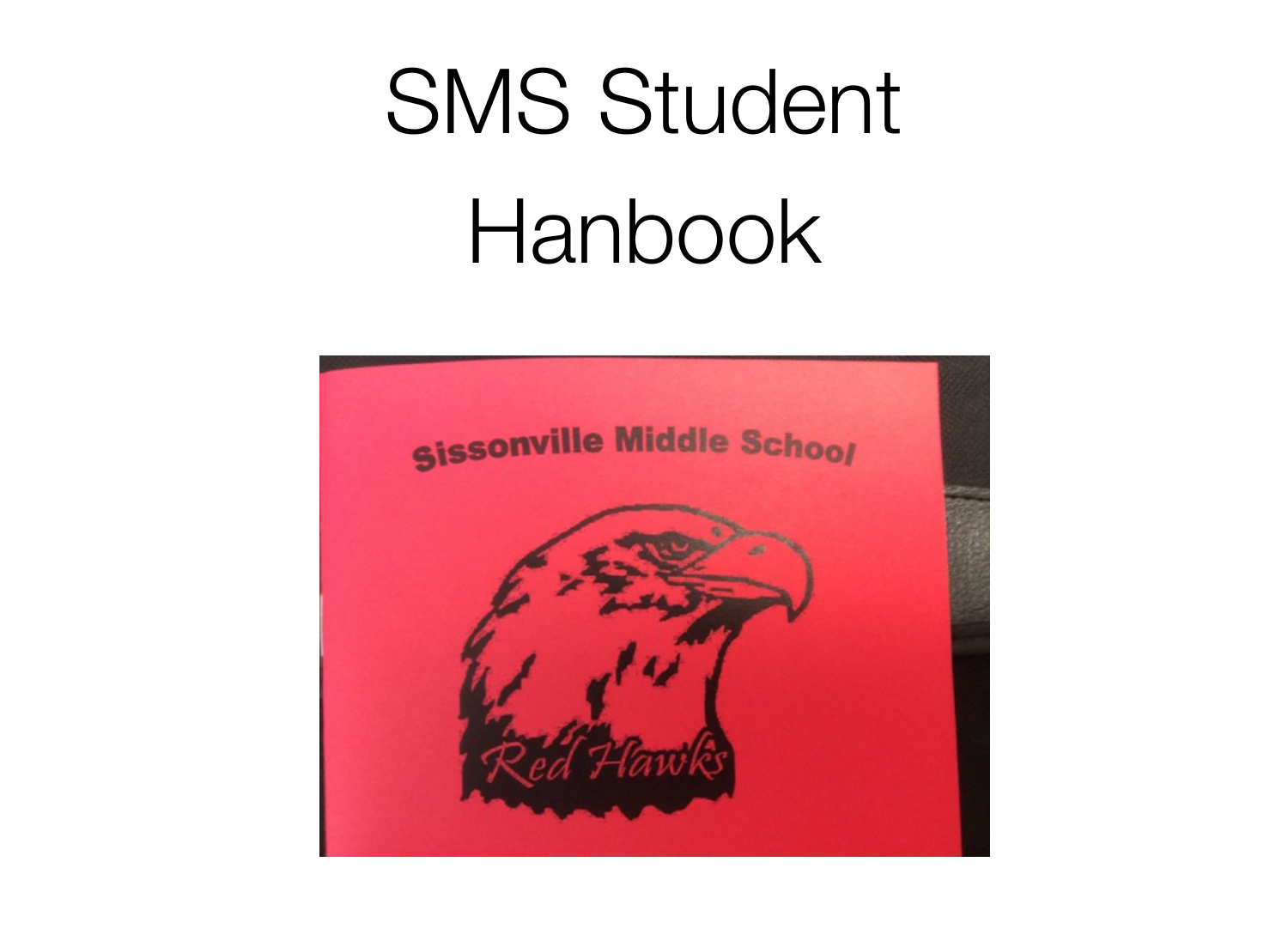# **Sissonville Middle School**

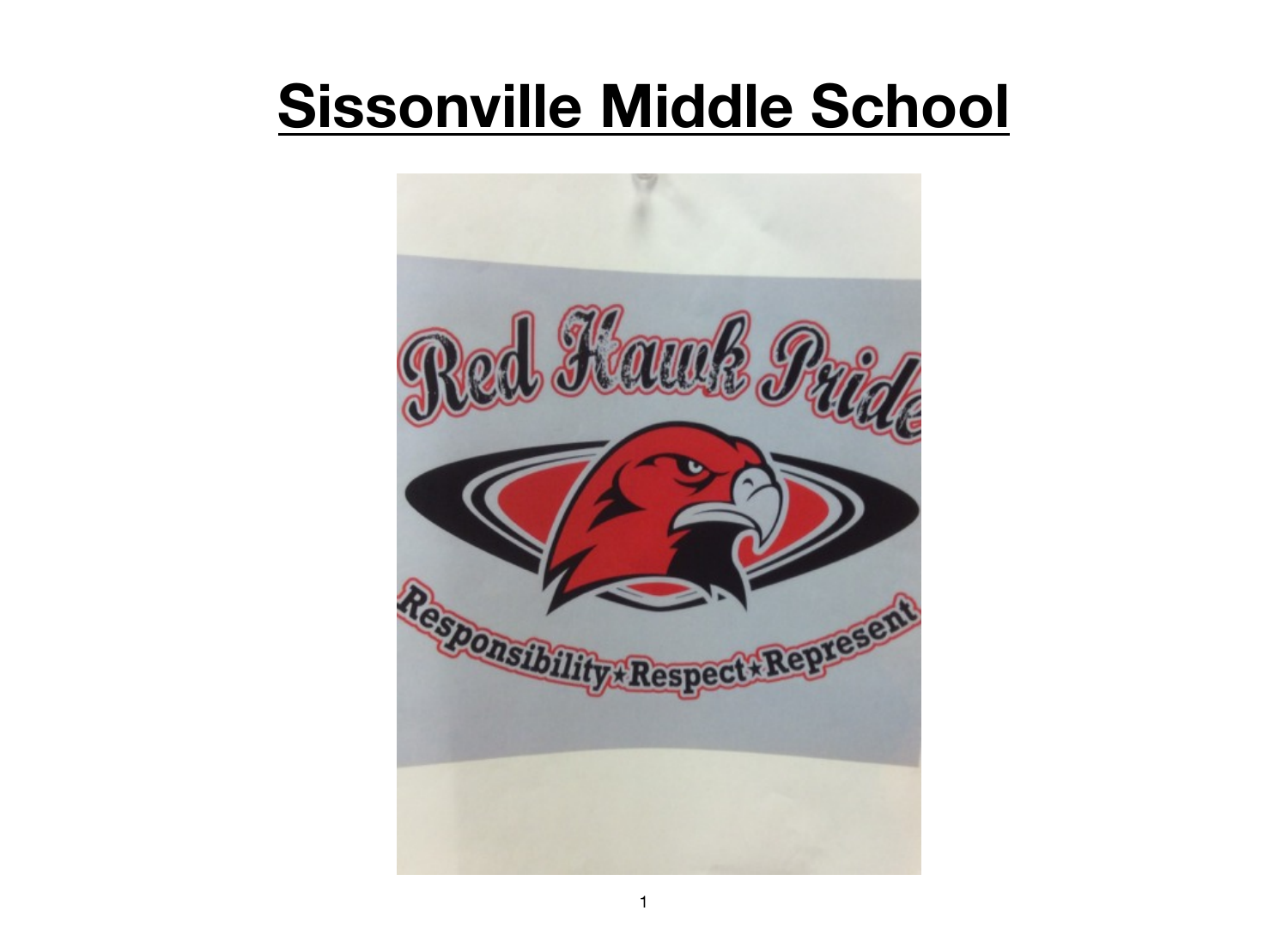# **Attendance**

# *An excused absence from school will include absences for the following reasons:*

- Illness or injury of the student with verification from a physician.

- Medical and/or dental appointment verified in writing from the physician or dentist.

- Illness verified by the parent not to exceed three (3) consecutive or five (5) total days per school year.

- Calamity, such as an emergency situation approved by the principal.

- Death in the family not to exceed three (3) days for each occurrence.

- School approved curricular or extracurricular activities.
- Legal obligation with verification.
- Failure of bus to run or extremely hazardous conditions.
- Observance of religious holidays.

If a student is absent, the parent should call before school to provide the reason for the absence. If the

school is not notified a pre-recorded phone message will notify the home that the student was absent from school that day.

In the event a student has five (5) unexcused absences the school will notify the parents in writing. The

school social worker is contacted when a student's unexcused absences are excessive (10 days or more.)

Sissonville Middle School does not recognize leaves of educational value unrelated to school functions or activities.

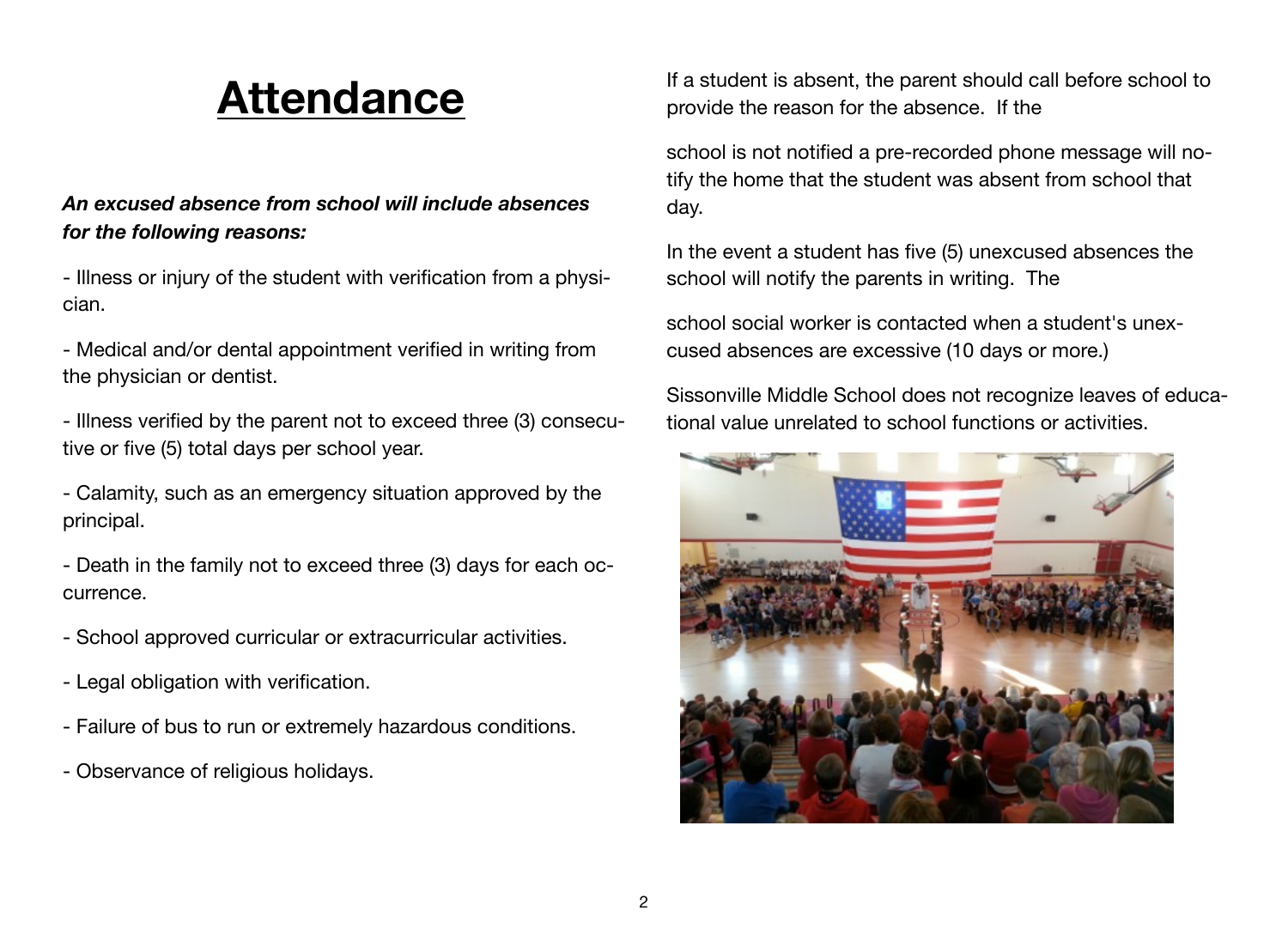# **Bus Policy and Searches**

All students are expected to follow all bus policies as described in Kanawha County Schools "Star Player" bus policy pamphlet. Students must ride their assigned bus. Students WILL NOT be allowed to ride a different bus than their own. Parent notes WILL NOT be accepted to allow students to ride a different school bus.

#### *Searches*

Under ordinary circumstances the search of a student by a teacher or other school official is permitted, if there are reasonable grounds for suspecting that the search will turn up evidence that the student has violated or is violating either the law or rules of the school. The extent of the search must be reasonably related to the objectives of a search and not excessively intrusive in light of the sex of the student and nature of the infraction. Any searches of students will be conducted in the presence of an adult witness. Any contraband property discovered as a result of a search may be confiscated. A student's locker may be searched if there are reasonable grounds to suspect that the search will turn up evidence that a student has violated or is violating either the law or rules of the school. Such searches will be conducted in the presence of an adult witness. Furthermore, by accepting a locker a student shall be deemed to have consented to the periodic inspection thereof. The school principal shall retain keys to all

lockers in order to affect such inspections. Canine Assisted Locker/Facility Inspections. School principals are authorized to arrange for the use of canines that have been trained in the detection of unlawful drugs or explosives to assist in periodic inspections of student lockers, other school facility areas or ground. Any unlawful drugs or explosives that are discovered as a result of a canine assisted inspection may serve as a basis for student disciplinary action and/or criminal violations.

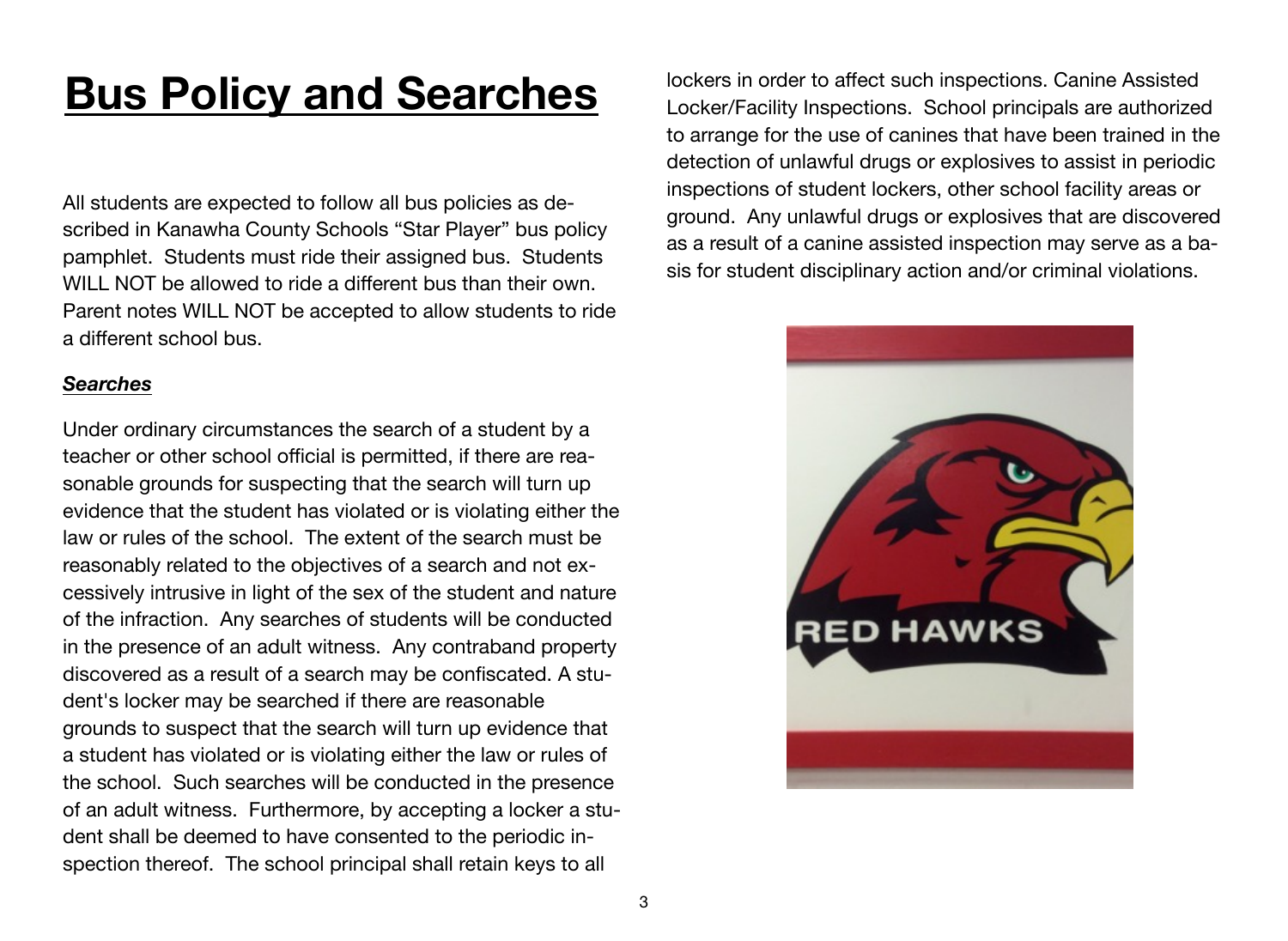# **Cell Phone Policy**

Students are permitted to bring cell phones to school, however, cell phones may not be heard, used or cause

a disruption of any kind while students are at school. Individual teachers may establish more strict rules in their class.

 If a phone is heard, used, or causes a disruption, the teacher may take the phone. Cell phones may NEVER be taken into the bathroom, locker room or other areas where pictures may be taken of other students.

Students in 7th and 8th grade may use their cell phones during lunch based on the behaviors of each group.

Incidents of disrespect to others or disrespect to the building will result in suspension of lunch cell phone privileges for the grade level. This privilege is based on administration discretion and can be suspended or eliminated at any point with no prior notice.

### *The consequence for cell phone offenses are:*

1st Offense The phone will remain in the office until the end of the school day- the student may pick

2nd Offense The parent must come to the office and have a conference with the Principal before the parent can retrieve the phone.

3rd Offense The parent must come to the office and have a conference with the Principal before the before the cell phone can be retrieved cell phone can be retrieved, the student will lose the privilege to bring a cell phone to school, and the student will be subject to disciplinary action.

4th Offense The parent must come to the office and have a conference with the Principal before the up the phone at the end of the school day parent can retrieve the phone. Cell phones can be retrieved, and the student will lose the privilege to bring a cell phone to school.

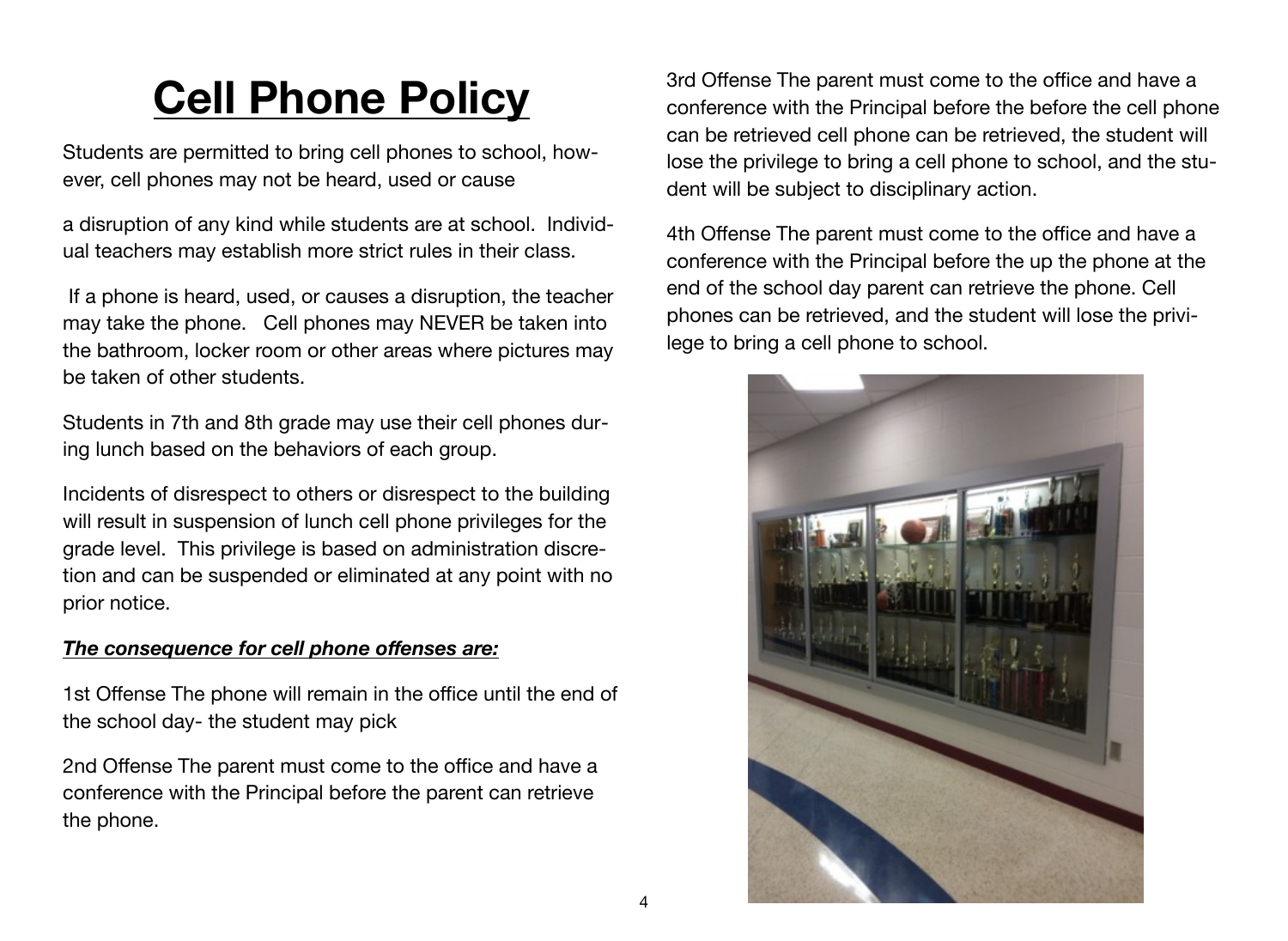# **Check-Out Procedures**

Students may be checked out of school early by a parent/ guardian due to an emergency or doctor/dental appointment. PARENTS: Please do not check your student out early on a daily basis for convenience. Students may not be checked out by another adult unless their name appears on the student's emergency card or the office has received a written note that is verified by phone with a parent/guardian signature. When students are away from school critical class time and assignments that may not be made up will be missed. Student will not be permitted to be signed out after 3:15 – per LSIC approval.

# *School Opening*

Sissonville Middle School will allow students in the building beginning at 7:50 a.m. Parents wishing to drop students off at school before 7:50 a.m. must meet with the Principal and sign a waiver for their child. Any child that has received permission to enter the building early that causes a disruption will be denied the privilege of entering the building before 7:45 a.m. Students report to class at 8:25. Classes begin promptly at 8:40.

# *School Dismissal*

Sissonville Middle School will dismiss 5th grade students at 3:35 p.m. daily and the remaining students will be dismissed at 3:40 p.m. Parents may wait out front and the student will meet them at the front of the building. Parents are asked to

wait until 3:40 p.m. to pick up their student as classes may be disturbed due interruptions caused by students leaving school before afternoon dismissal time. Parents must not use or park in the two bus lanes from 3:15-4:00. Any car parked during this time will be blocked by school buses and will have to wait for all buses to leave.

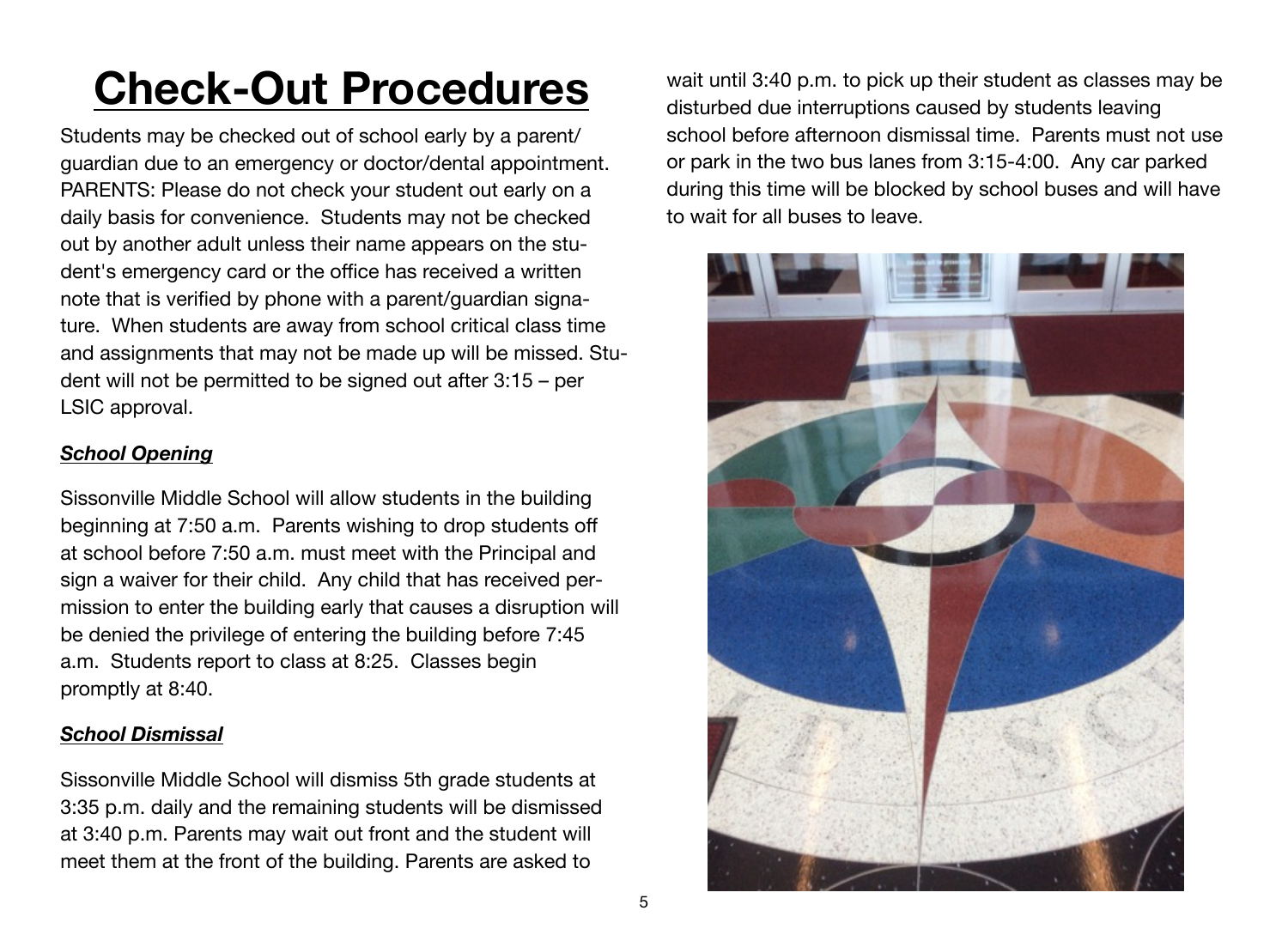# **Behavior**

#### *Detention Period*

Detention Period may be held during lunch and will be assigned by the teachers or administration.

Students report to lunch detention and will then be dismissed to get their lunch. The students will eat silently and will be dismissed in an orderly manner to clean their trays and use the restroom before returning to class.

### *Dress Code*

Student's dress, choice of clothing and grooming practices should be appropriate for the school environment.

Students must follow common practices of modesty, cleanliness and neatness. Students must dress within acceptable standards and in such a manner that it does not cause a distraction to the academic atmosphere.

Any clothing, accessories, symbols, jewelry, or other paraphernalia, which depicts or suggests association with a gang shall not be brought to school, worn at school, or in any way be present at any school related event.

Any question regarding the acceptability of clothing must be obtained BEFORE it is brought/worn to school.

*Teachers and administrators are responsible for enforcing the student dress code policy. It is the responsibility of the students and parents that the student adheres to* 

#### *Sissonville Middle School dress code as follows:*

Dress Code as follows:

I. Any clothing, jewelry or accessories with decorations, patches, lettering, advertisements, etc., that may be considered obscene or offensive are not to be worn to school. This includes any clothing, jewelry and accessories that may be used as weapons, which have drug emblems, contain obscenities, tobacco or alcoholic beverage references, which may be considered derogatory towards a race, culture or religion, or which may be considered sexual harassment.

II. Crop tops; tube tops, halters, and sleeveless tops are unacceptable. SLEEVELESS TOPS ARE NOT TO BE WORN AT SISSONVILLE MIDDLE SCHOOL. Sleeves must cover the crown of the shoulder, and there must be fabric below the hem of the shirt sleeve. Strapless dresses without jackets are unacceptable.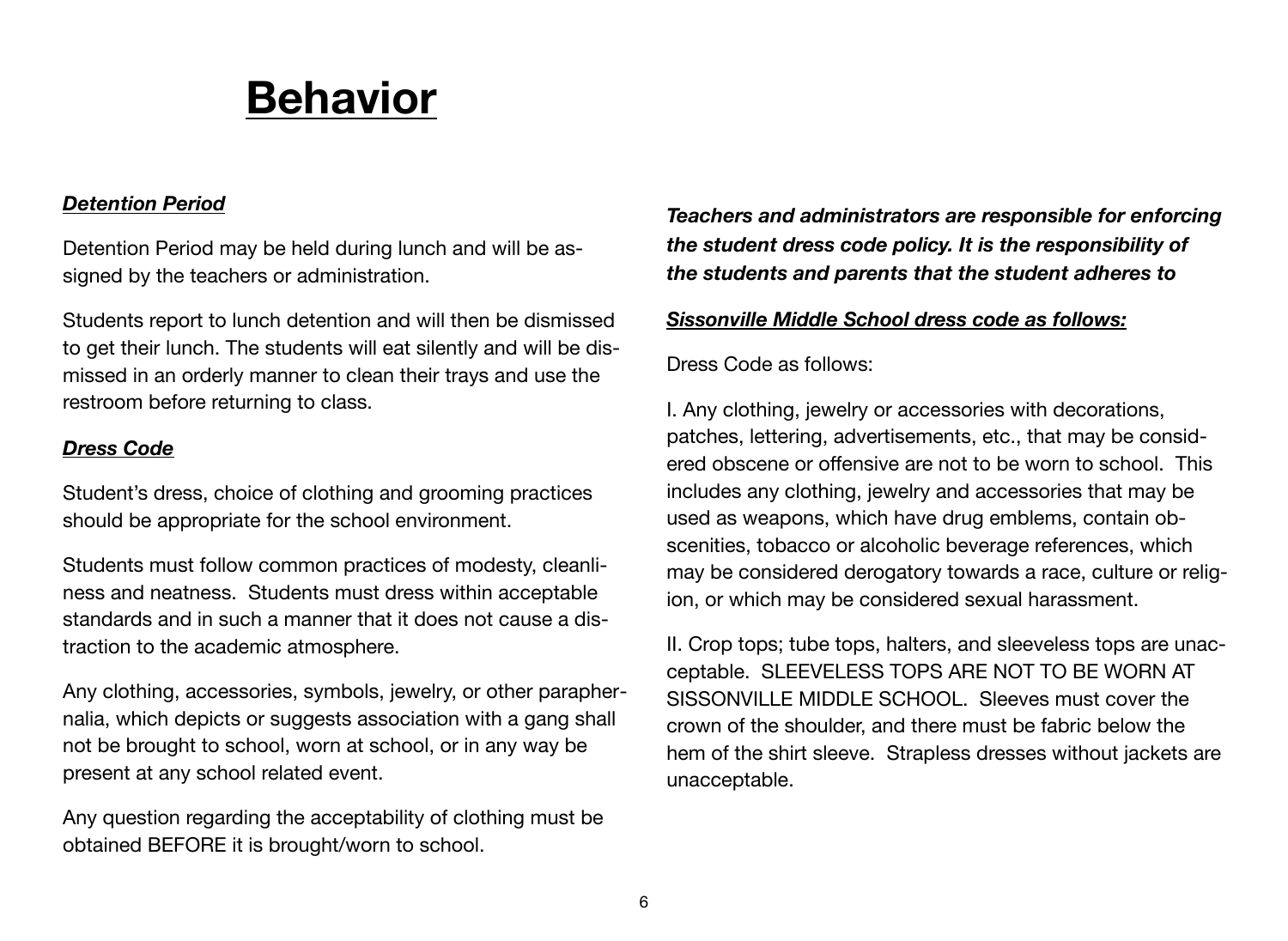Transparent and/or see through material is considered unacceptable. Shirts or blouses must cover the entire torso at all times, even in movement.

III. Dresses and skirts should be at mid-thigh. Shorts must have at least a four-inch inseam and be in good taste.

IV. Form-fitting pants, such as spandex, or bicycle pants, or torn pants are considered inappropriate. Students must wear their trousers or overalls properly – the waist at the waist, no sagging.

V. All students must wear shoes. Flip-flops may be worn to school, however they are not recommended due to safety issues. Sissonville Middle School is not responsible for any injury caused by wearing flip-flops to school.

VI. Piercings are limited to the ear only. No other piercings are permitted and must be removed while in school.

VII. Hair should be kept neat, clean, and reasonably styled. Any type of head covering is unacceptable and should not be worn/brought to school. Bandanas may not be worn under any circumstance. Chain or spike jewelry is unacceptable. Any student who is in violation of Sissonville Middle School's dress code will be asked to change or remove the violation of the dress code. Students who refuse to adhere to the dress code will be placed in the Alternate Learning Center (ALC). A third violation of the dress code may result in an office conference with parents, administrator, student, and teacher.

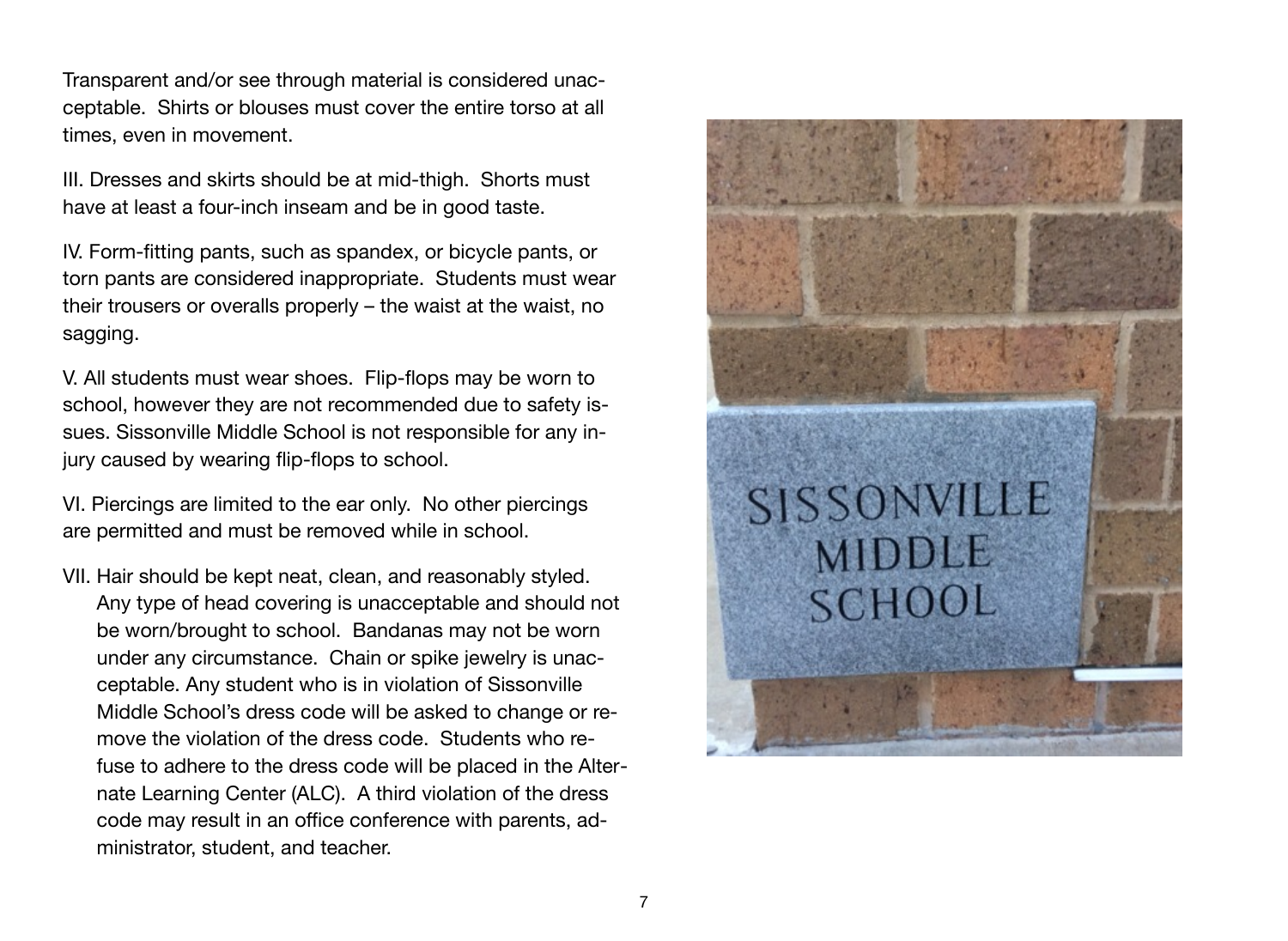#### *Expected Behaviors*

All students can and will behave in an appropriate manner. Students learn best in an environment in which rules and standards of behavior have been clearly communicated.

# \*Before School Behavior\*

I. Enter the building at the front double doors at the appropriate time. No students are allowed in the building until 7:50 a.m. without a signed waiver from the parent and principal. Parents wanting to drop student off early MUST schedule a meeting with the principal to complete a waiver.

II. Study or work on your homework in the cafeteria.

III. Go to the gym, sit with your grade level and wait to be dismissed.

IV. When you arrive to school and if you plan on eating breakfast, do so immediately. If you do not intend to eat breakfast, go to the gym so those wishing to eat breakfast may find a seat.

V. When the bell rings, go to your locker, then go to class, do not remain in the hall or cafeteria and visit.

\*Behavior During the Pledge of Allegiance and Announcements\*

I. You will stand and pledge the flag, or you will stand quietly without talking until the pledge is completed.

II. After the pledge is completed, you will be seated and prepare to listen to announcements.

\*Behavior During Class Change\*

I. Walk in the hall.

II. Talk at a normal speaking level, do not speak loudly or yell.

III. Go to the restroom if permitted and if time allows.

IV. Get a drink of water if permitted and if time allows

V. Arrive to class on time with all materials needed for the class.

\*Behavior at Lockers\*

I. You may go to your assigned locker at times specified by the team or with a pass from a teacher.

II. Open your locker door.

III. Get the necessary materials from your locker and deposit personal possessions.

IV. The contents of the locker must be arranged so that nothing hangs out of the closed locker.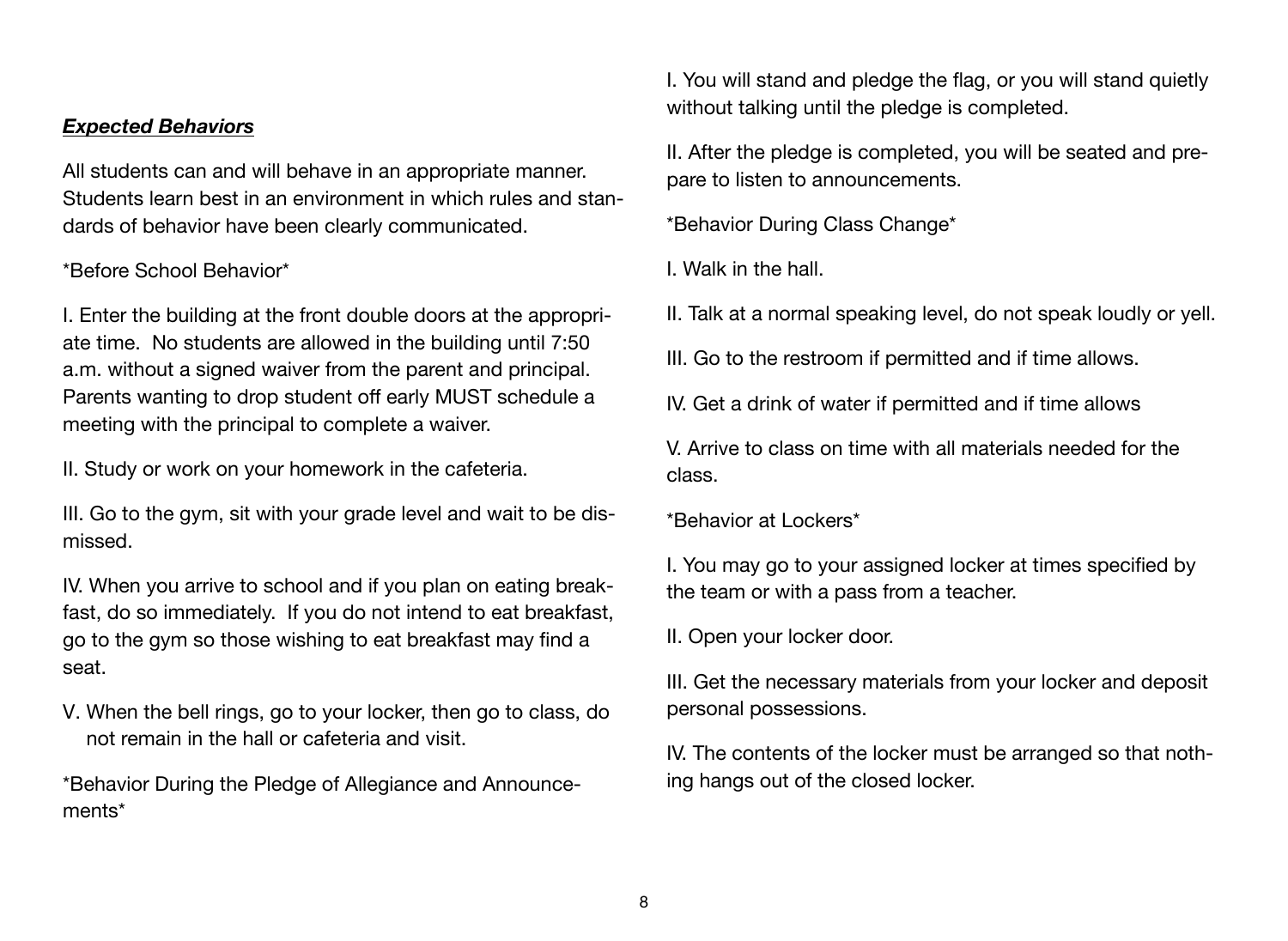V. Close the locker door quietly.

VI. In order to decorate your lockers, you may use mirrors and decorations that attach with magnets only.

#### \*Break Behaviors\*

Break will be determined by the team. During the break you may do the following:

I. Observe the appropriate class change behavior.

II. Have a snack that you brought from home or purchased from the machines, if break is in the cafeteria. No food or drink is allowed in the grade level hallways.

III. Show pride in yourself and your school by keeping the building litter free and be courteous to others.

IV. Remember break is a privilege that must be earned. Break may be denied at any time due to inappropriate behavior.

\*After School Behavior\*

I. Observe your teacher's rules for dismissal from class.

II. Observe hall behavior.

III. Observe locker behavior.

IV. Students who walk to school are to leave the school campus as soon as they are dismissed from the classroom, exit the building, and leave campus.

\*Behavior During the Absence of the Regular Teacher\*

I. Substitute teachers are guests in the building and will be treated with respect.

II. You will follow all standard classroom rules and school rules and procedures when you have a substitute teacher. Substitutes may refer students whose behavior does not follow standard guidelines, to the team leader or the office.

III. You will be responsible for any work assigned to you by a substitute teacher.

IV. You will follow the substitute's instructions in the absence of your teacher.

\*Cafeteria Behavior\*

I. Observe behavior for dismissal.

II. Observe behavior for class change.

III. Observe behavior for lockers.

IV. Walk to the end of either serving line around the outer edge of the tables.

V. Stop behind the last person in line and move forward only when the person in front of you moves forward.

VI. Pick up all necessary eating utensils and food while you are in line. You will not be permitted to return to the line to pick up anything.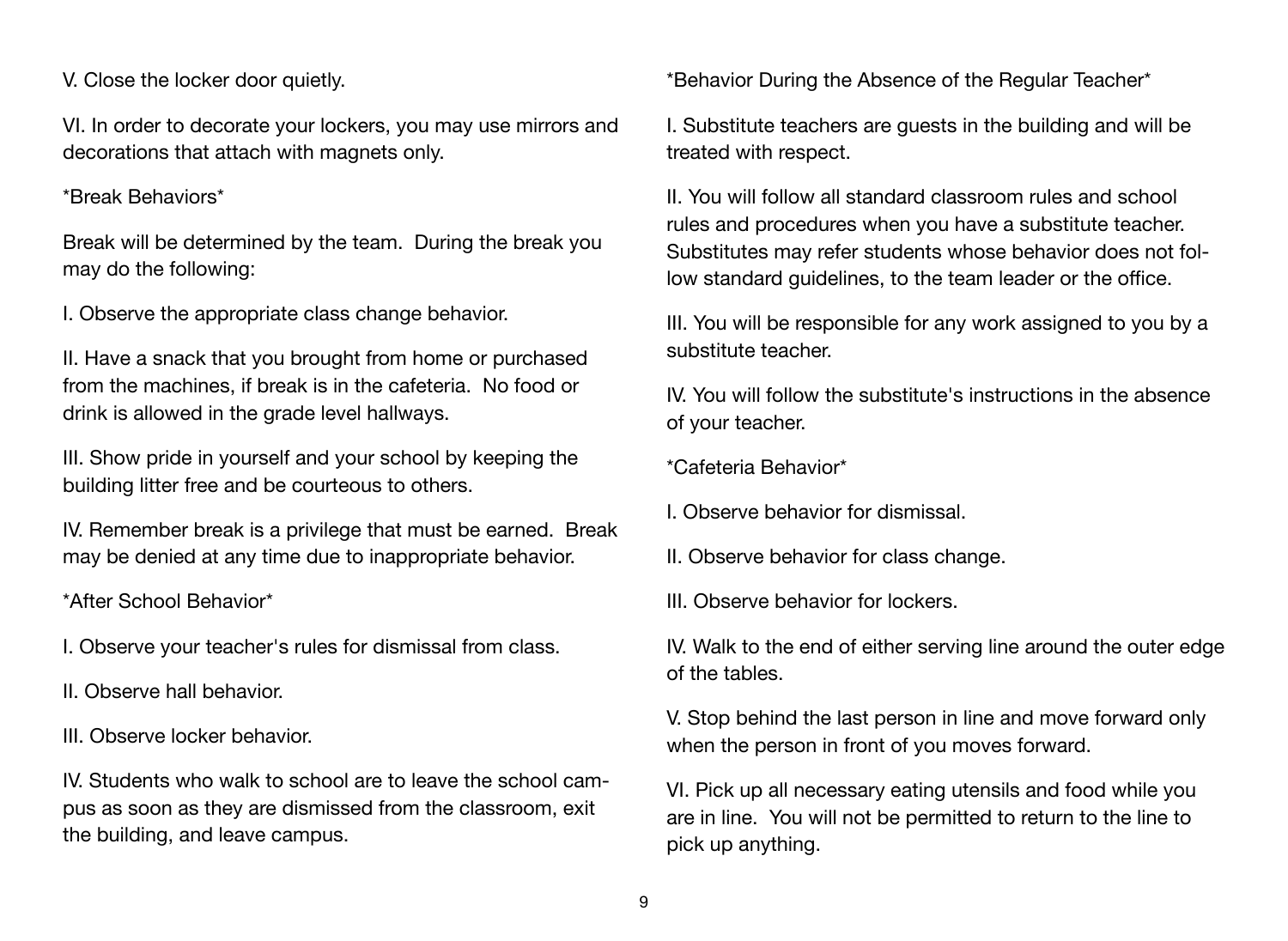VII. You may purchase extra milk from the teacher or staff member taking lunch numbers.

VIII. Walk to the table.

IX. Sit down to eat.

X. When you have finished eating; clean the area where you have eaten, walk to the tray return window, dump scraps in the garbage pail, and place your tray on the shelf.

XI. If you drop an item or make a mess, you will be expected to pick up the item dropped or clean up the mess.

XII. When the teachers or administration raise their hand you are to sit down, stop talking and listen to announcements.

XIII. If weather permits, students will be taken outside. All food and drink must remain in the cafeteria.

\*Fire Drill Behavior\*

I. You must leave all materials in the room

II. You will move silently and in a single file through the designated exit from the classroom you are in.

III. You will continue in single file to the designated area outside.

IV. Remain quiet and wait for the teacher to take roll.

V. At the sound of the bell, you will return to the classroom (without talking) using the same route by which you left the building.

VI. Teachers will assign the following duties: turning off all equipment; turning off lights; closing doors

\*Assembly Behavior\*

I. Leave all materials in the room unless instructed to do otherwise.

II. Walk to the gymnasium quietly.

III. Once inside the gymnasium, wait to be directed to your seat by the teacher or principal in charge.

IV. Enter the bleachers by walking in the aisles, do not climb over seats from one row to another.

V. You may applaud when appropriate.

VI. Show your disapproval by remaining quiet.

VII. You will be dismissed from the assembly by the teacher or principal in charge.

VIII. Return to your classroom quietly.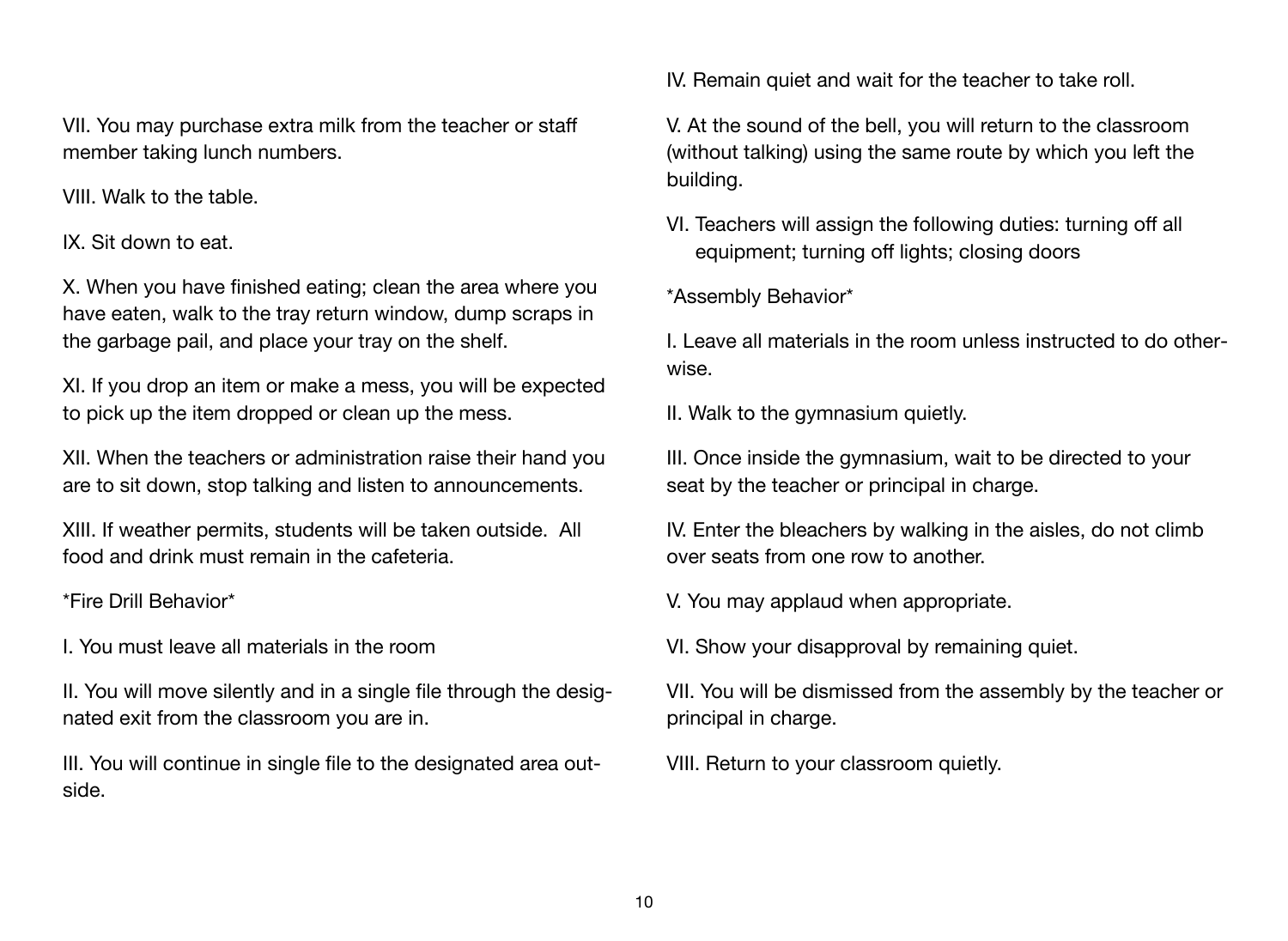\*\* Assemblies are for looking, listening and learning. They are extensions of the classroom and should be considered as such by both teachers and students. The standards of behavior in assemblies are the same as classroom standards with special emphasis on courtesy to the performers, speakers or guests. This means whistling, booing, stomping and other rude expressions are unacceptable.

### \*Dance Behavior\*

I. You will be permitted to dance, buy refreshments, use restrooms, or stand and socialize with your friends. It is too crowded to run and chase one another.

II. You may leave only if your parent or guardian comes into the building to get you.

III. Dances are for Sissonville Middle School students only, students from other schools are not allowed.

IV. Students currently under suspension or having on-going disciplinary problems may not be allowed to attend.

\*Guest in the Classroom Behavior\*

I. Students continue with their assigned work when a guest is in the classroom.

II. Students will wait until the guest and the teacher have finished their conversation before asking a question.

# *Student Behavior*

Students are to behave in a manner that will allow the school to have an orderly, nurturing and safe environment that is conductive to learning. Students shall be subject to the provisions of a code of conduct in the following circumstances:

- While on property owned by Kanawha County Schools.

- During time periods when a student is scheduled to attend school or other activities conducted under the auspices of Kanawha County Schools.

- During any extracurricular activity or trip conducted under the auspices of Kanawha County Schools in which a student elects to participate.

- While a student is in transit to or from school or an extracurricular activity, including transit on a school bus until they reach their home.

Student offenses are classified into four categories. The following specific offenses will be considered a violation of Kanawha County School Student Code of Conduct.

### **Level I Violations**

- Cell Phones and other electronic communication devices. The use of cell phone, pagers, "beepers", PDAs or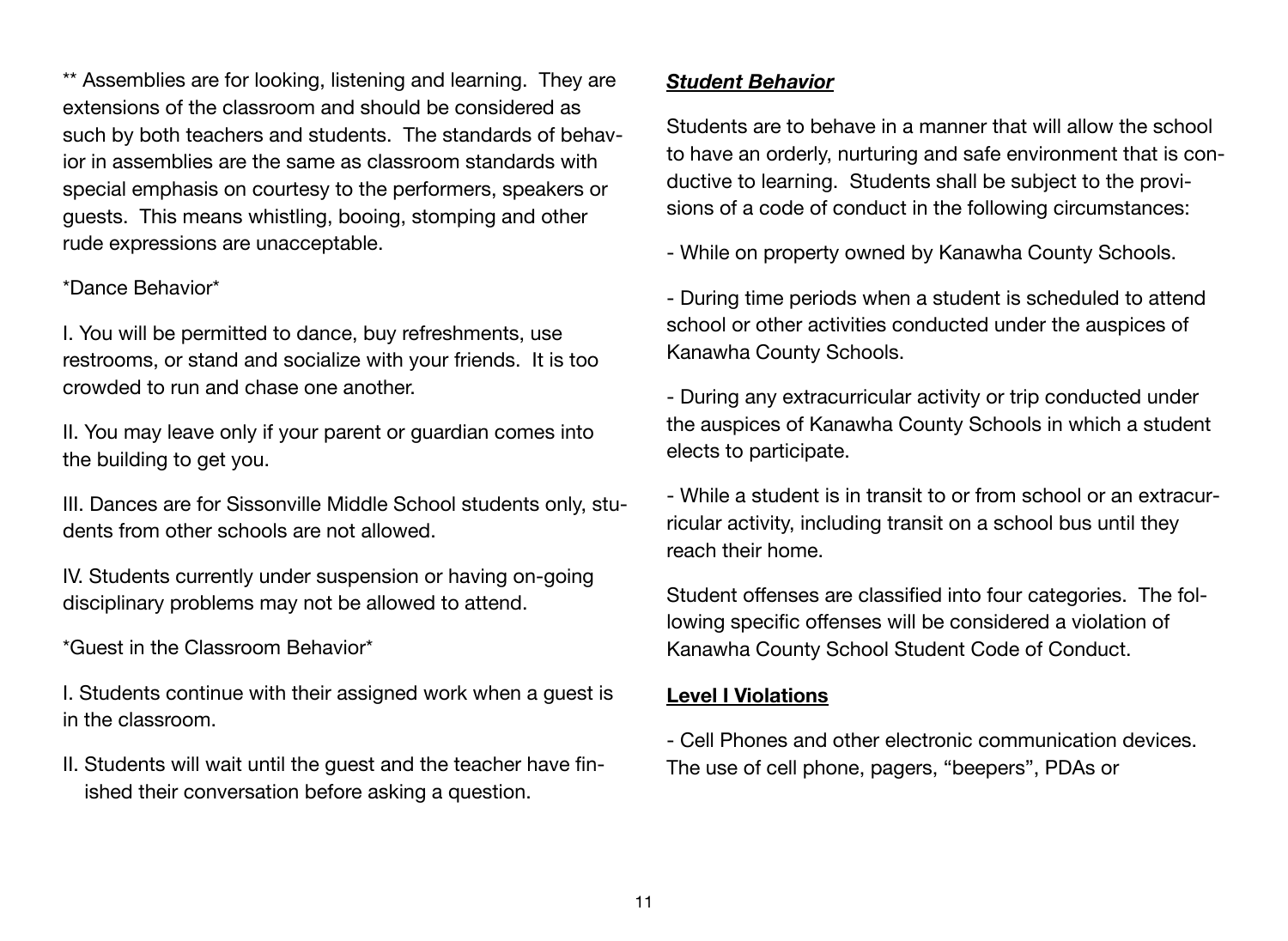similar electronic communication devices are not permitted during school from the beginning of the first instructional period through the end of the last instructional period. This includes between class periods, as well as on schoolsponsored trips and "behind-the-wheel" driver education classes. "Using" refers to, not only the making and/or receiving of calls, but also using the device for any other purpose. Subject to appropriate school regulation, electronic communication devices may be used during lunch time. During the instructional day, electronic communication devices may be used, with administrative permission, for emergencies only. The use of electronic communication devices while on school buses is strictly prohibited unless an emergency situation arises and students have permission from the bus driver. Electronic communication devices may be used if such devices are not capable of being used to communicate with any other device. This prohibition is not intended to prohibit students from using electronic communication devices for curricular purposes under the direction and supervision of a teacher.

Electronic communication devices are to remain turned off during the times that students are not permitted to use the phones.

Electronic communication devices will not be used to take photographs or videos during the school day.

Also, electronic communication devices will not be used to take photographs or videos of any type in the restrooms,

locker rooms or other private areas at any time, or at any other time that causes a disruption at school.

Each school shall establish reasonable rules for the use of electronic communication devices by students participating in extracurricular activities and athletics. Such rules shall be provided to the students at the beginning of the school year.

Kanawha County Schools shall not be responsible for lost, damaged or stolen cell phones or other electronic communication devices.

Any use of electronic devices during the instructional school day, in violation of this policy, without permission of a teacher for curricular purposes or the administrative staff shall be considered a disciplinary violation. In addition to the penalties otherwise imposed by this policy the following penalties apply to electronic communication device misuse.

See SMS Cell Phone Policy for specific details.

- Cheating/Academic Misconduct. A student will not plagiarize or copy the work of others or break rules to gain advantage in a competitive situation. A student will not cheat, gain unauthorized access to, or tamper with educational materials, including, without limitation, cheating through the use of a technological or electronic device.

The response to cheating may include both academic sanctions in addition to other types of discipline.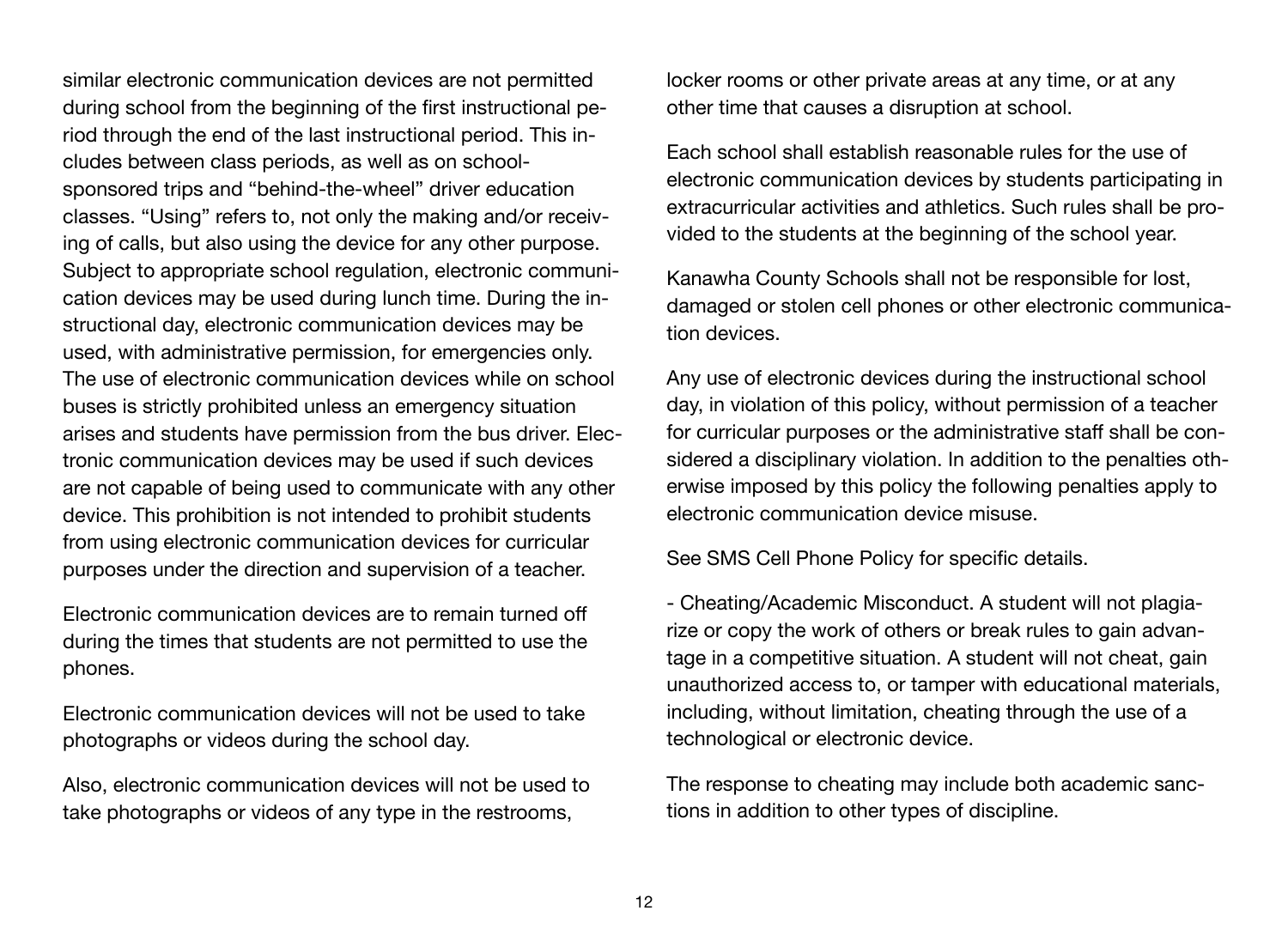- Deceit. A student will not deliberately conceal or misrepresent the truth, deceive another or cause another to be deceived by false or misleading statements.

- Disruptive/Disrespectful Conduct. A student will not exhibit behavior that violates classroom/school rules, results in distraction and obstruction of the educational process or that is discourteous, impolite, bad mannered and/or rude.

Behavior is considered disruptive and/or disrespectful if a teacher is prevented from starting an activity or lesson, or has to stop instruction to address the disruption.

- Failure to Serve Detention. A student will not fail to serve an assigned detention of which students and/or parents/ guardian have been notified.

- Falsifying Identity. A student will not use another person's identification or give false identification to any school official with intent to deceive school personnel or falsely obtain money or property.

- Inappropriate Appearance. A student will not dress or groom in a manner that disrupts the educational process or is detrimental to the health, safety or welfare of others. A student will not dress in a manner that is distractive or indecent, to the extent that it interferes with the teaching and learning process, including wearing any apparel that

displays or promotes behavior and/or items prohibited by this policy. See SMS Dress Code for specific details

- Inappropriate Displays of Affection. Students will not engage in inappropriate displays of affection, such as kissing or embraces of an intimate nature.

- Inappropriate Language. A student will not orally, in writing, electronically, or with photographs or drawings, use profanity in general context (not directed toward any individual or group).

- Possession of Inappropriate Personal Property. A student will not possess personal property that is prohibited byschool rules or that is disruptive to teaching and learning.

- Skipping Classes. A student will not fail to report to the school's assigned class or activity without prior permission, knowledge or excuse by the school or by the parent/guardian.

- Tardiness. A student will not fail to be in his/her place of instruction at the assigned time without a valid excuse.

#### *Level II Violations*

- Gang Related Activity. A student will not, by use of violence, force, coercion, threat of violence or gang activity, cause disruption or obstruction to the educational process. Gangs are defined as organized groups of students and/or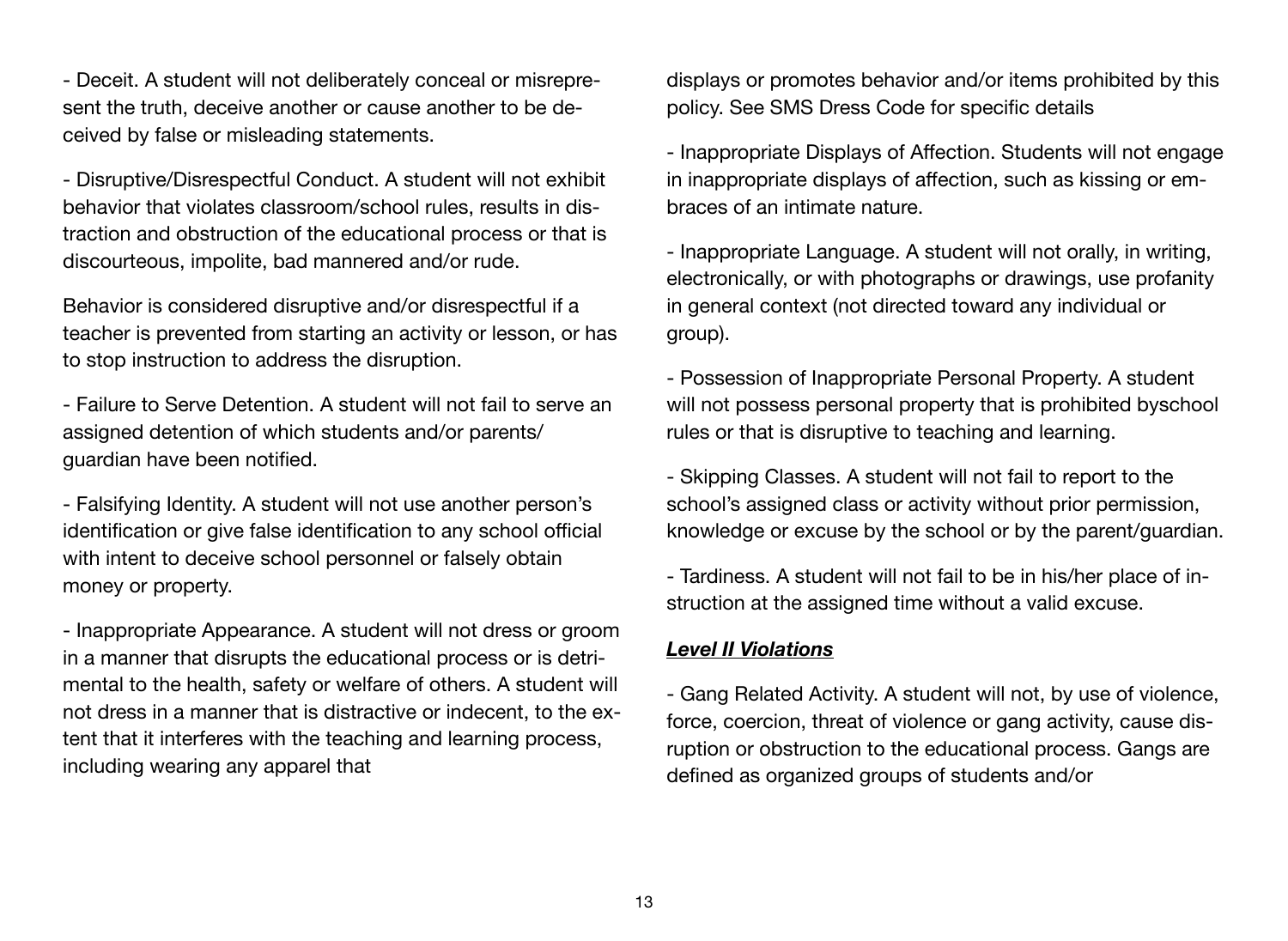adults who engage in activities that threaten the safety of the general populace, compromise the general community order, and/or interfere with the school district's educational mission. Gang activity includes: Wearing or displaying any clothing, jewelry, colors, or insignia that intentionally identifies the student as a member of a gang, or otherwise symbolizes support of a gang; Using any word, phrase, written symbol or gesture that intentionally identifies a student as a member of gang, or otherwise symbolizes support of a gang; Gathering of two or more persons for purposes of engaging in activities or discussions promoting gangs; Recruiting student(s) for gangs.

- Habitual Violation of School Rules or Policies. A student will not habitually violate school rules or policies. As used herein, habitual violation means three or more violations of school rules or policies within the same school year, which have resulted in the student being suspended for ten or more days cumulatively, and which have been documented to the student and the parent/guardian.

- Insubordination. A student will not ignore or refuse to comply with directions or instructions given by school authorities. Refusing to open a book, complete an assignment, work with another student, work in a group, take a test or do any other class- or school-related activity not listed herein, refusing to leave a hallway when requested by a school staff member, or running away from school staff when told to stop, all constitute insubordination/unruly conduct.

- Leaving School Without Permission. A student will not leave the school building, campus of school activity for which the student is enrolled without permission from authorized school personnel-this includes at the end of the school day to cross Rt. 21.

- Physical Fight without Injury. A student will not engage in a physical altercation using blows in an attempt to harm or overpower another person or persons.

- Possession of Imitation Weapon. A student will not possess any object fashioned to imitate or look like a weapon, or any item which by virtue of its shape or design gives the appearance of any deadly weapon (e.g., fake or toy knives or guns, fake bombs, fireworks fuse, explosive devices, detonators, etc.).

- Possession of Knife not meeting Dangerous Weapon Definition. A student will not possess a knife or knife-like implement under 3½ inches in length.

- Profane Language/Obscene Gesture/Indecent Act Toward an Employee or Student. A student will not direct profane language, obscene gestures or indecent acts towards a school employee or a fellow student. This inappropriate behavior includes but is not limited to, verbal, written, electronic and/or illustrative communications intended to offend and/or humiliate.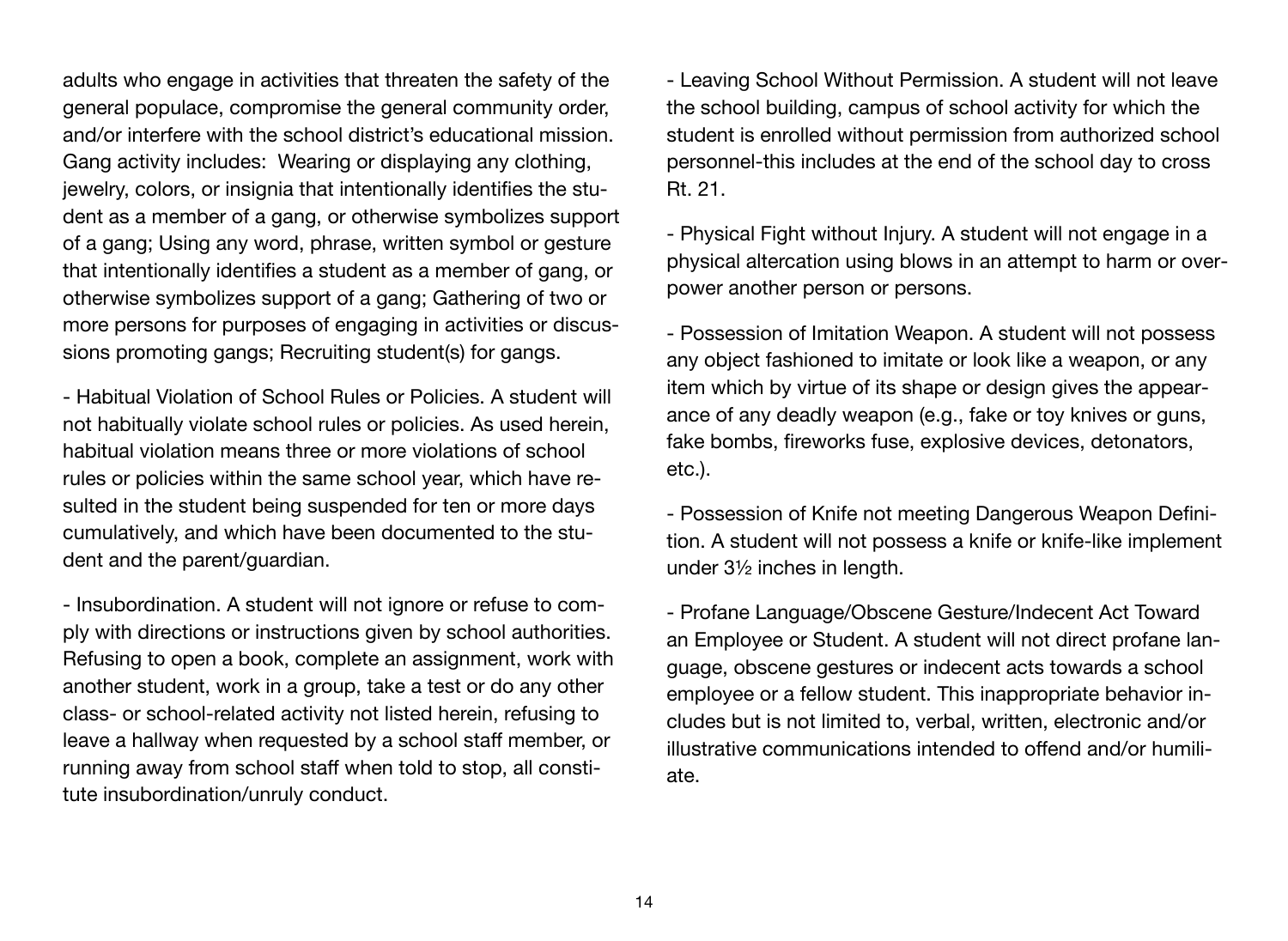- Technology Misuse. A student will not violate the terms of WVBE Policy 2460, Safety and Acceptable Use of the Internet by Students and Educators or Kanawha County Schools Administrative Regulation J33A "Student Telecommunications Network Access." See SMS Technology Offenses for specific details.

# *Level III Violations*

- Battery Against a Student. A student will not unlawfully and intentionally injure another student.

- Defacing School Property/Vandalism. A student will not willfully cause defacement of or damage to property of the school or others. Actions such as writing in school textbooks or library books, writing on desks or walls, carving into woodwork, desks, or tables, and spray painting surfaces are acts of defacement.

- False Fire Alarm. A student will not knowingly and willingly set off a fire alarm without cause.

- Fraud/Forgery. A student will not deceive another or cause another to be deceived by false or misleading information or sign the name of another person in order to obtain anything of value or defraud authorities.

- Gambling. A student will not engage in any game of chance or contest wherein money or other items of monetary value are awarded to the winner, except for those games and contests authorized as official school functions.

- Hazing. A student will not haze or conspire to engage in the hazing of another person. "Hazing" means to cause any action or situation which recklessly or intentionally endangers the mental or physical health or safety of another person or persons to destroy or remove public or private property for the purpose of initiation or admission into or affiliation with, or as a condition for continued membership in, any activity or organization, including both co-curricular and extra-curricular activities.

- Larceny. A student will not, without permission, take another person's property nor have another person's property in his or her possession. Property valued at \$1,000 or more will increase this behavior to a Level 4 because it is considered a felony in accordance with West Virginia Code §61-3-13.

- Sexting. A student will not produce or share sexually explicit photos, videos, e-mail, text or chat by cell phone or other electronic device. This may include activity occurring outside of normal school times and locations if such activity has the effect of disrupting the educational process in the school.

- Sexual Misconduct. A student will not publicly and indecently expose themselves, display or transmit any drawing or photograph of a sexual nature, or commit an indecent act of a sexual nature on school property, on a school bus or at a school sponsored event.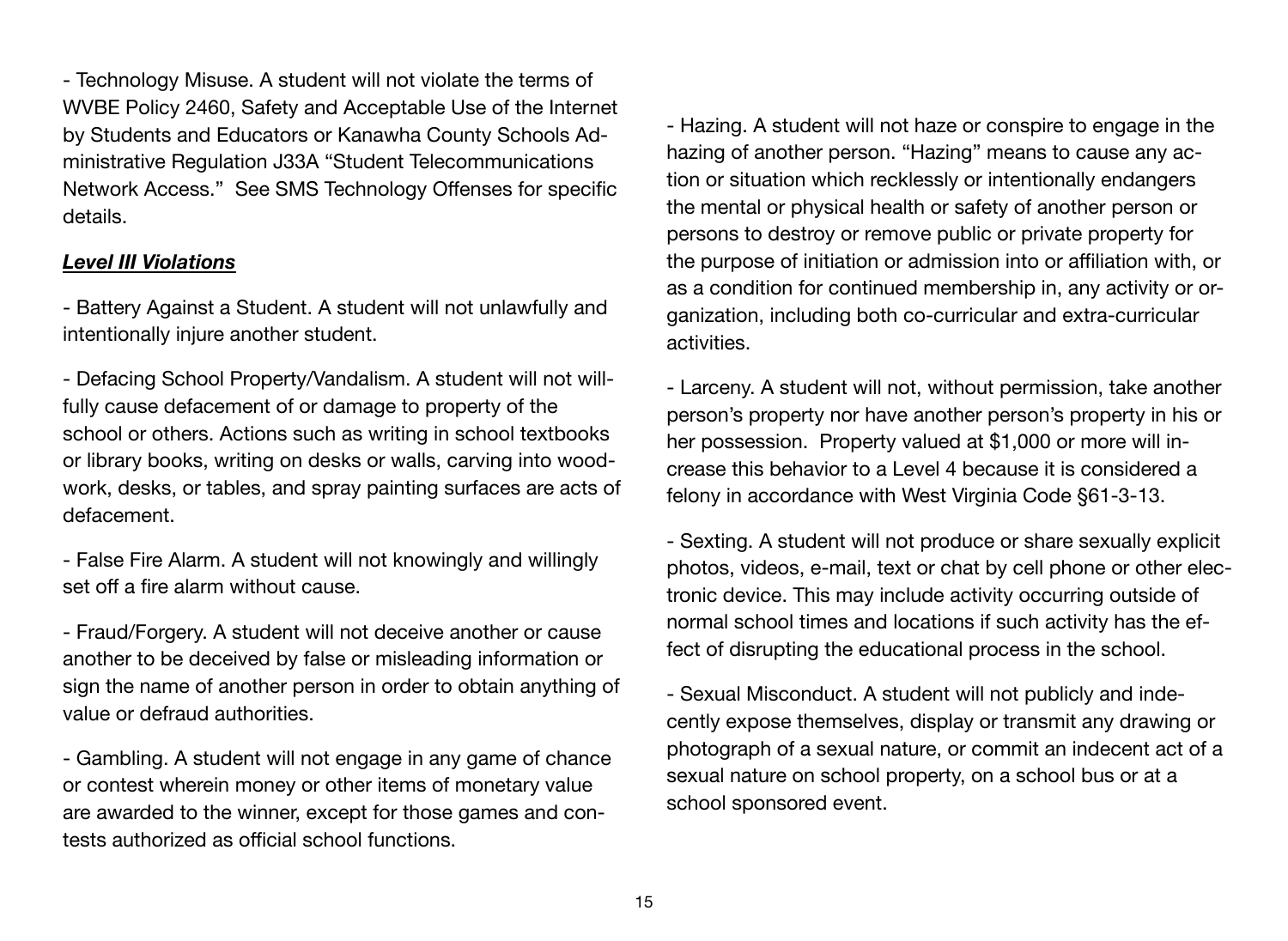- Threat of Injury/Assault Against an Employee or Student. A student will not threaten (verbal or written) or attempt to injure another student, teacher, administrator or other school personnel. This includes posting material on the internet or social networking sites, i.e., Facebook, etc., which has the effect of disrupting the educational process in he school or causes embarrassment, discomfort, or a reluctance to participate in school activities.

- Trespassing. A student will not enter upon the premises of the county school system property without authorization from proper school authorities.

- Harassment/Bullying/Intimidation. A student will not bully/ intimidate/harass another student. According to West Virginia Code §18-2C-2, "harassment, intimidation or bullying" means any intentional gesture, or any intentional electronic, written, verbal or physical act, communication, transmission or threat that: 1) a reasonable person under the circumstances should know will have the effect of harming a student, damaging a student's property, placing a student in reasonable fear of harm to his or her person, and/or placing a student in reasonable fear of damage to his or her property; 2) is sufficiently severe, persistent or pervasive that it creates an intimidating, threatening or emotionally abusive educational environment for a student; or 3) disrupts or interferes with the orderly operation of the school. An electronic act, communication, transmission or threat includes but is not limited to one which is administered via telephone, wireless phone, computer, pager or any electronic or wireless device whatsoever, and

includes but is not limited to transmission of any image or voice, email or text message using any such device.

This includes posting material on the internet or social networking sites, i.e., Facebook, etc., which has the effect of disrupting the educational process in the school or causes embarrassment, discomfort, or a reluctance to participate in school activities. Acts of harassment, intimidation, or bullying that are reasonably perceived as being motivated by any actual or perceived differentiating characteristic, or by association with a person who has or is perceived to have one or more of these characteristics, shall be reported using the following list: race; color; religion; ancestry; national origin; gender; socioeconomic status; academic status; gender identity or expression; physical appearance; sexual orientation mental/ physical/ developmental/ sensory disability; or other characteristic.

- Imitation Drugs: Possession, Use Distribution or Sale. A student will not possess, use, distribute or sell any substance that is expressly represented or implied to be a controlled substance or simulate the effect and/or the appearance (color, shape, size and markings) of a controlled substance.

- Inhalant Abuse. A student will not deliberately inhale or sniff common products found in homes, schools and communities with the purpose of "getting high". The action may be referred to as huffing, sniffing, dusting and/or bagging.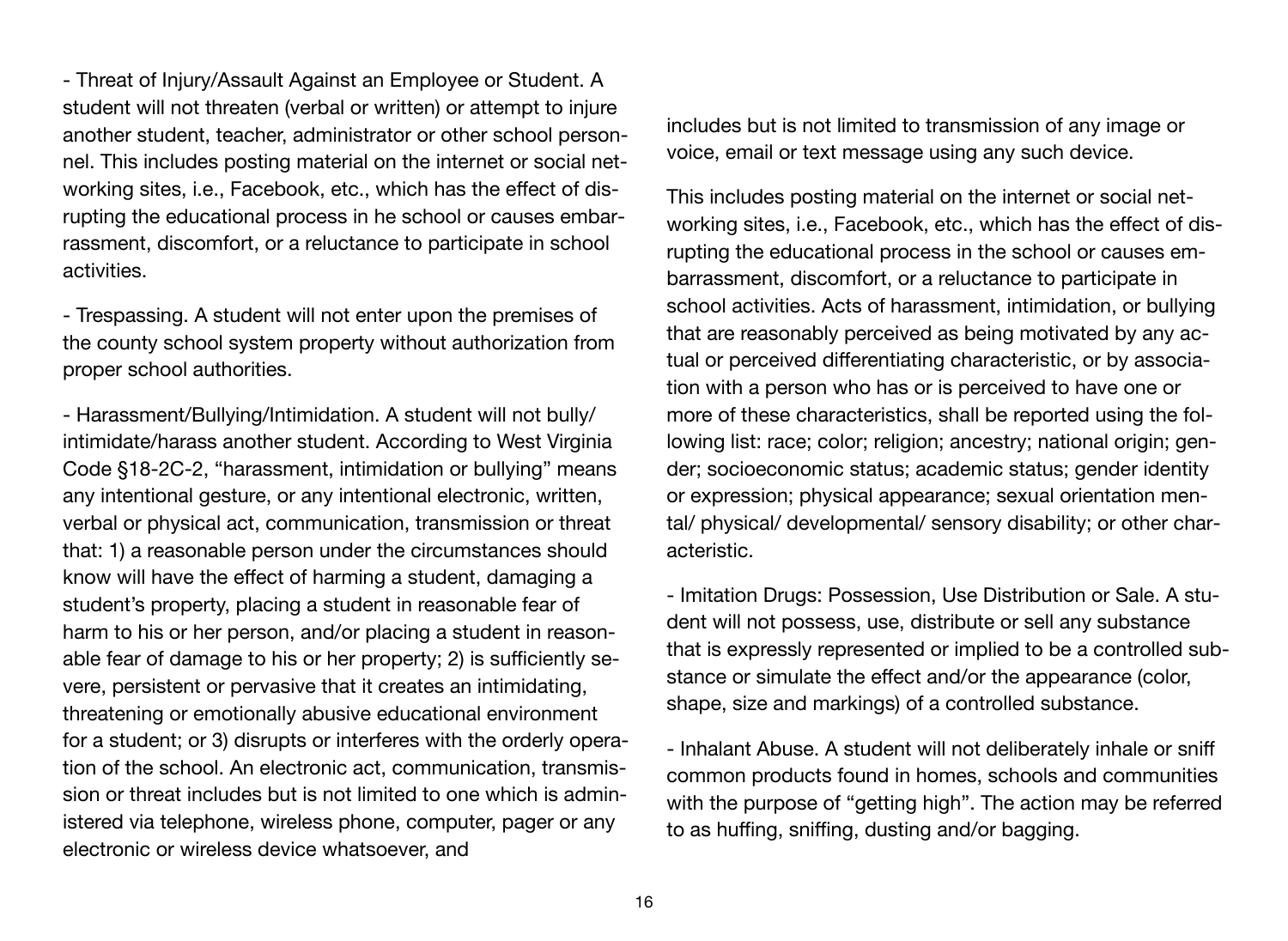- Possession/Use of Substances Containing Tobacco and/or Nicotine. A student will not unlawfully possess, use or be under the influence of any substance containing tobacco and/or nicotine or any paraphernalia intended for the manufacture, sale and/or use of tobacco/nicotine products in any building/ area under the control of Kanawha County Schools, including all activities or events sponsored by Kanawha County Schools. See KCS Policy J25for specific details concerning consequences for Tobacco violations.

# *Level IV Violations*

- Battery Against a School Employee. A student will not commit a battery by unlawfully and intentionally making physical contact of an insulting or provoking nature with the person of a school employee as outlined in W.Va. Code §61-2-15(b). This includes actions which may occur outside of regular school times and locations.

- Felony. A student will not commit an act or engage in conduct that would constitute a felony under the laws of this state if committed by an adult as outlined in W.Va. Code §18A-5-1a(b)(i). Such acts that would constitute a felony include, but are not limited to, arson (W.Va. Code §61-3-1), malicious wounding or unlawful wounding (W.Va. Code §61-2-9), bomb threat (W.Va. Code §61-6-17), sexual assault (W.Va. Code §61-8B-3), terrorist act or false information about a terrorist act, hoax terrorist act (W.Va. Code §61-6-24), burglary

(W.Va. Code §61-3-11), robbery (W.Va. Code §61-2-12), and grand larceny (W.Va. Code §61-3-13)

- Illegal Substance Related Behaviors. A student will not unlawfully possess, use, be under the influence of, distribute or sell any substance containing alcohol, over-the-counter drugs, prescription drugs, marijuana, narcotics, any other substance included in the Uniform Controlled Substances Act as described in West Virginia Code §60A-1-101, et seq. or any paraphernalia intended for the manufacture, sale and/or use of illegal substances in any building/area under the control of Kanawha County Schools, including all activities or events sponsored by Kanawha County Schools. This includes violations of WVBE Policy 2422.8–Medication Administration, instances of prescription drug abuse, and the possession, use, being under the influence, distribution or sell of any substance that have known mind altering or function-altering effects upon the human body or that impair one's ability to safely perform his or her activities, specifically including, but not limited to, prescriptions drugs and over-the-counter medications; alcohol, drugs, and other substances made illegal under federal or state law; "synthetic or designer" drugs. See KCS Policy J25 for specific details concerning consequences for Illegal Substance violations.

- Possession of a firearm or deadly weapon. According to W.Va. Code§18A-5-1a(a), a student will not possess a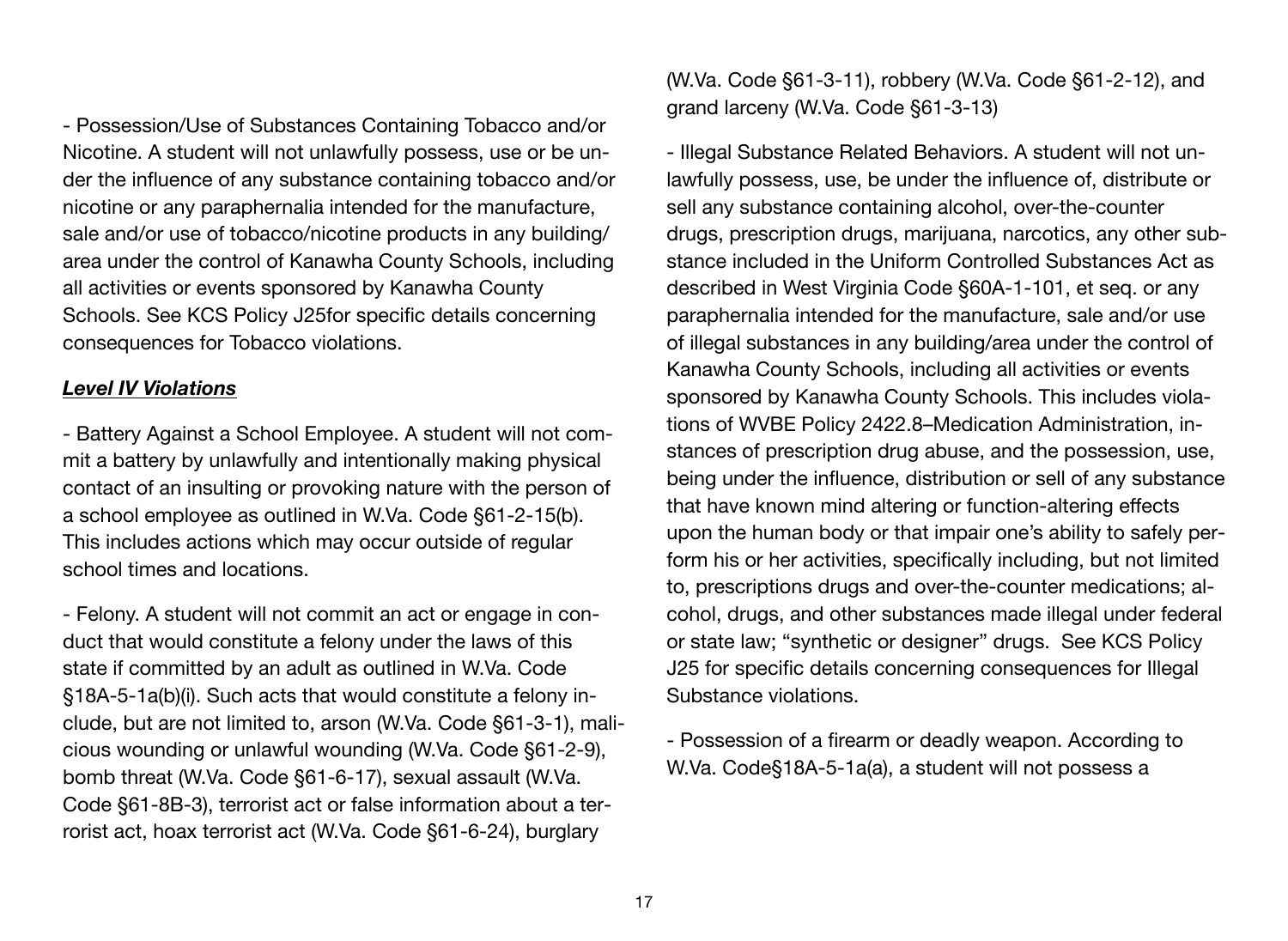firearm or deadly weapon as defined in W.Va. Code §61-7-2, on any school bus as defined in W.Va. Code §17A-1-1, or in or on any public or private primary or secondary education building, structure, facility or grounds thereof, including any vocational education building, structure, facility or grounds thereof, or at any school- sponsored function as defined in W.Va. Code §61-7-11a. Notice of disciplinary action involving a firearm violation must be submitted by a principal within 72 hours of a violation. As defined in W.Va. Code §61-7-2, a "deadly weapon" means any device intended to cause injury or bodily harm, any device used in a threatening manner that could cause injury or bodily harm, or any device that is primarily used for self-protection. Deadly weapons include, but are not limited to, blackjack, gravity knife, knife, switchblade knife, nunchuka, metallic or false knuckles, pistol, or revolver. The term deadly weapon also includes explosive, chemical, biological or radiological materials. A deadly weapon may also include the use of a legitimate tool, instrument, or equipment as a weapon including, but not limited to, pens, pencils, compasses, or combs, with the intent to harm another. For purposes of this policy deadly weapon also includes any instrument which is designed to be used to produce serious bodily injury or death, or is readily adaptable to such use. Examples of such weapons include, but are not limited to blank pistol, signal pistol, starter pistol, stun-gun or other device designed to produce an electrical shock, pellet gun, or BB gun; any razor

(e.g., straight, regular, retractable, etc.); any defensive device (e.g., gas repellent, mace, stun-gun chemical sprays, etc.); chains, club, nightstick, rings, pipe, studded or pointed bracelets, ax handles, bullets, ammunition of any type, fireworks of any type and size, smoke bomb, stink bomb, any type of homemade bomb.

- Sale of a narcotic drug. According to W.Va. Code §18A-5-1a , a student will not sell a narcotic drug, as defined in W.Va. Code §60A-1-101, on the premises of an educational facility, at a school-sponsored function or on a school bus.

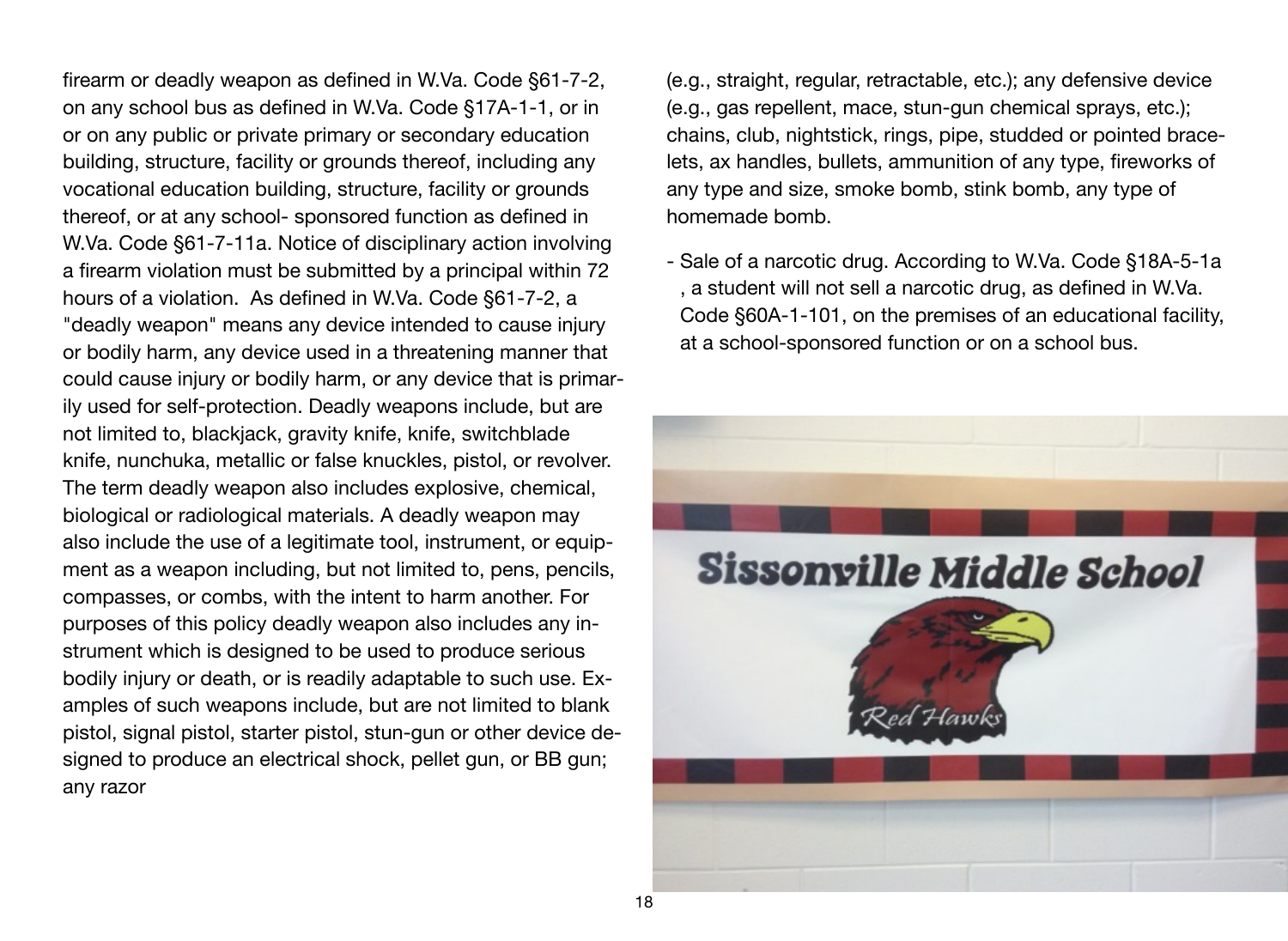### *Tardy to Class*

Students must arrive in their assigned class in a timely manner so that instruction may promptly begin.

Students that do not promptly arrive in class will be considered tardy to class. If a student is tardy 3 times to a class, the student will receive lunch detention. Continued excessive tardiness to class will result in additional lunch detention referrals and/or In-School Suspension.

# *Tardy to School*

Students must arrive on time to school each day so that no classroom instruction is missed. Students that do not arrive to school before the morning tardy bell rings must check in the office and receive a permit to class. Any student that is tardy to school three times will receive a day of lunch detention. Continued tardiness to school may result in placement in additional, more serious consequences that may include lunch detention and possibly In-School Suspension.

# *Technology Offenses*

All students may use computers, iPads, the internet, and others types of technology to help enhance academic requirements. No student shall misuse, or inappropriately use computers, or other forms of technology.

Any student that participates in inappropriate technology use or technology abuse will lose their rights to use technology while in school. Each student and parent must sign an acceptable use form concerning use of technology in school each school year. Inappropriate technology use consists of viewing unauthorized (not explicit) web sites and use of any program and/or web site that is unrelated to an academic assignment. Technology abuse consists of viewing of explicit web sites, downloading programs from the internet, installing unauthorized software, unauthorized use of other student's computer accounts, and any other serious abuse of technology.

*Ipad violation are included in the Consequences of Inappropriate Behavior chart.*

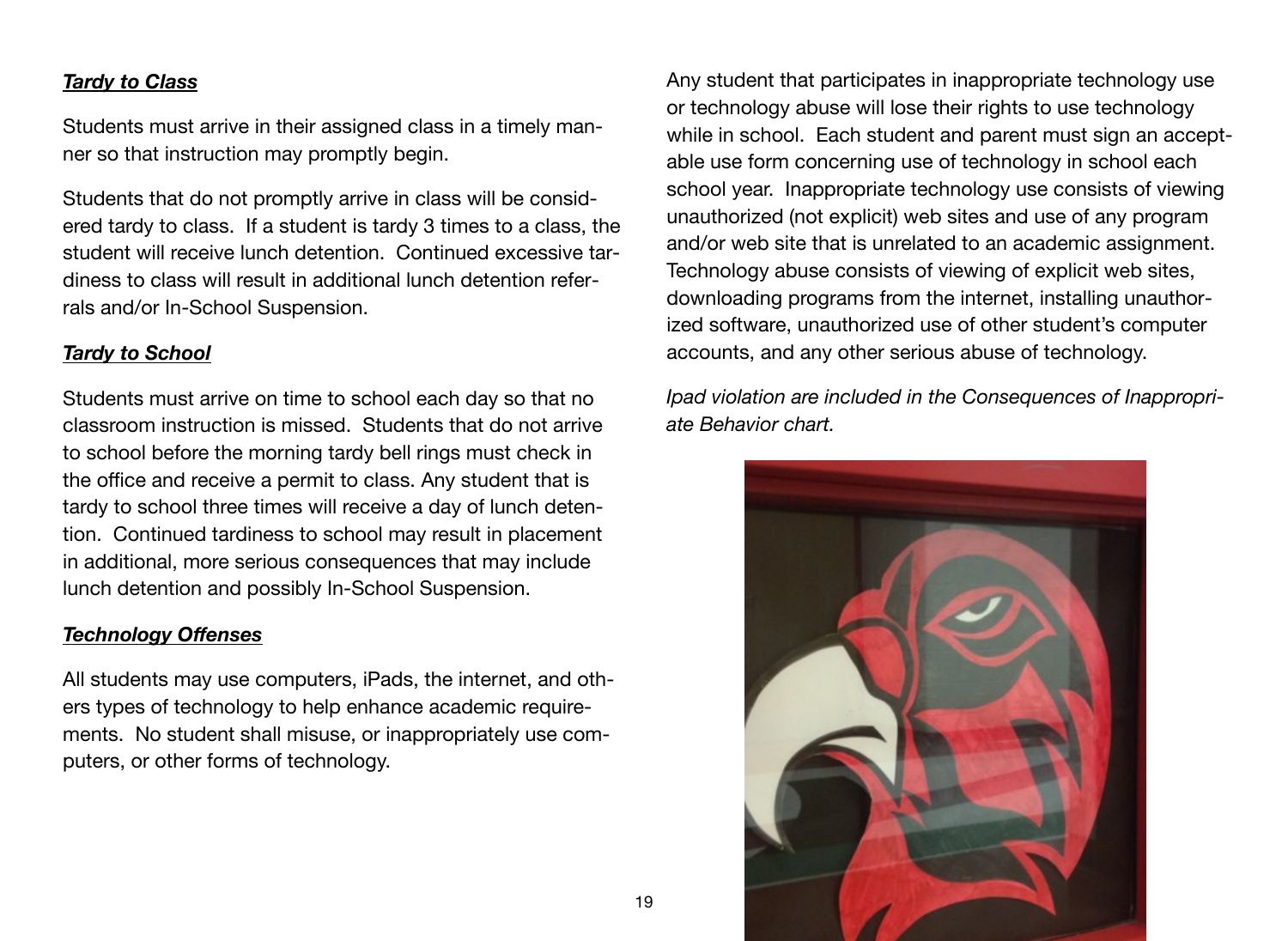#### *iPads*

# *Locker Policy*

#### *Reminder:*

As agreed to by all students and parents/guardians per the revised KCS technology acceptable use policy, and in accordance with WVDE Policy 2360 and KCS Policy J33A, students will us iPads during school for educational purposes only, will refrain from cyber-bullying, and are responsible for the care of their iPad at all times! Please know any violation or repetitive violations of the afore mentioned policies may result in a student losing all iPad privileges permanently. iPad's remain the property of KCS and all data, apps, messages, emails and activities can and will be reviewed by members of Apple, WVDE and KCS technology department members.

#### *General Information:*

The iPad is a technology tool. Just as textbooks or classroom resource/material, students are responsible for the care of and responsibility of bringing the iPad to class. If the iPad is required for class participation and the student fails to bring it to class, the consequences will mirror that of coming unprepared to class. Therefore, the consequences for not having the iPad in class due to leaving it at home, failing to have the iPad fully charged, or leaving it in a locker will be at the discretion of the classroom teacher in accordance with his/her classroom rules, policies, and procedures.

Students will be provided with lockers by the school. The student may use the locker for the school year, but the locker remains the property of Sissonville Middle School. Students must place coats and backpacks in their locker at the beginning of the school day and may not take them to class. A student must keep the combination of the lock private-do not tell anyone your combination. The school is not responsible for items missing from lockers.

Lockers may be searched by the administration at any time if there is probable cause that it contains contraband of any kind.

#### *Off Limits*

The following areas are off limits to students:

- I. Back of school/back field without supervision
- II. Sitting on the floor in the hallways

III. Parking lot, front of building, across Rt. 21 and either side of the building at all times

- IV. Other "team"/"grade" areas other than your own
- V. The band and chorus hallway before first bell.

VI. Custodian and kitchen areasTypes of Disciplinary Actions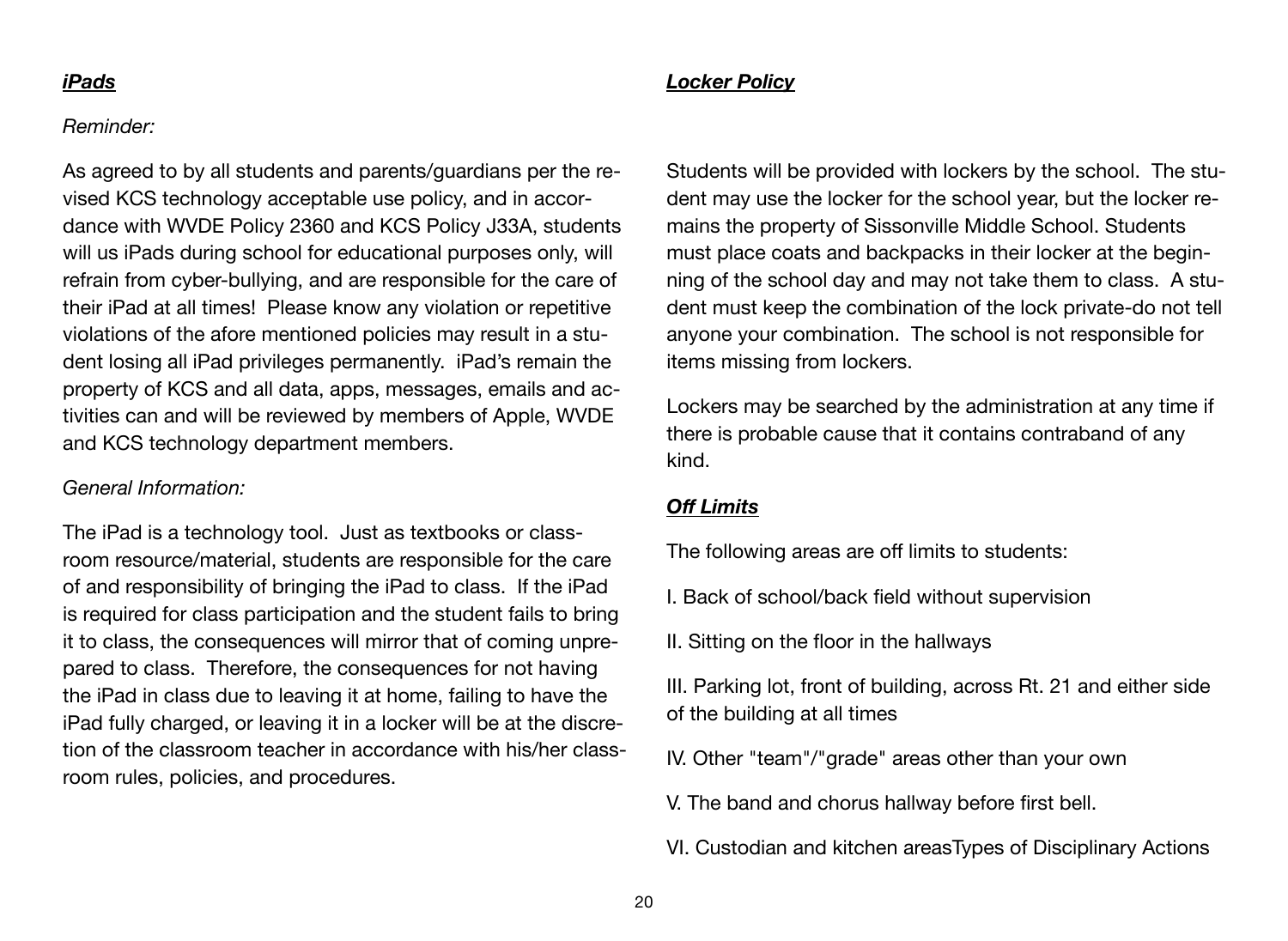# *The types of disciplinary actions Sissonville Middle School may use include:*

I. Loss of Break

II. Lunch Detention

- III. If a mess is made, the student may be asked to clean it up
- IV. Placement in In-School Suspension (ISS)

Sissonville Middle School will provide an In-School Suspension (ISS) for students with disciplinary problems. ISS will be monitored by teachers. Students will be assigned to ISS by the administration. This will be an all day assignment. Students assigned to ISS will be required to sit silently and work onassignments. The only communication allowed in ISS is with the teacher. Students will not be permitted to sleep or lay their heads down. ISS is designed to provide students an opportunity to correct their behavior before Out-of-School Suspension is assigned.

# V. Conduct Contract

VI. Loss of Extra-Curricular Privileges – If a student has received ISS or OSS the student may be excluded from attending extra-curricular events such as ball games, school sponsored dances, concerts, and other non-academic school related functions.

- VII. If a student breaks or damages something,
- VII. the parent/student may be asked to pay for the repair or replacement of the item.
- VIII. Out of School Suspension (OSS)
- IX. Referral to Kanawha County School's Student Assistance Team for possible placement in alternative school
- IX. Referral to Kanawha County School's General Counsel for a hearing for possible expulsion from school.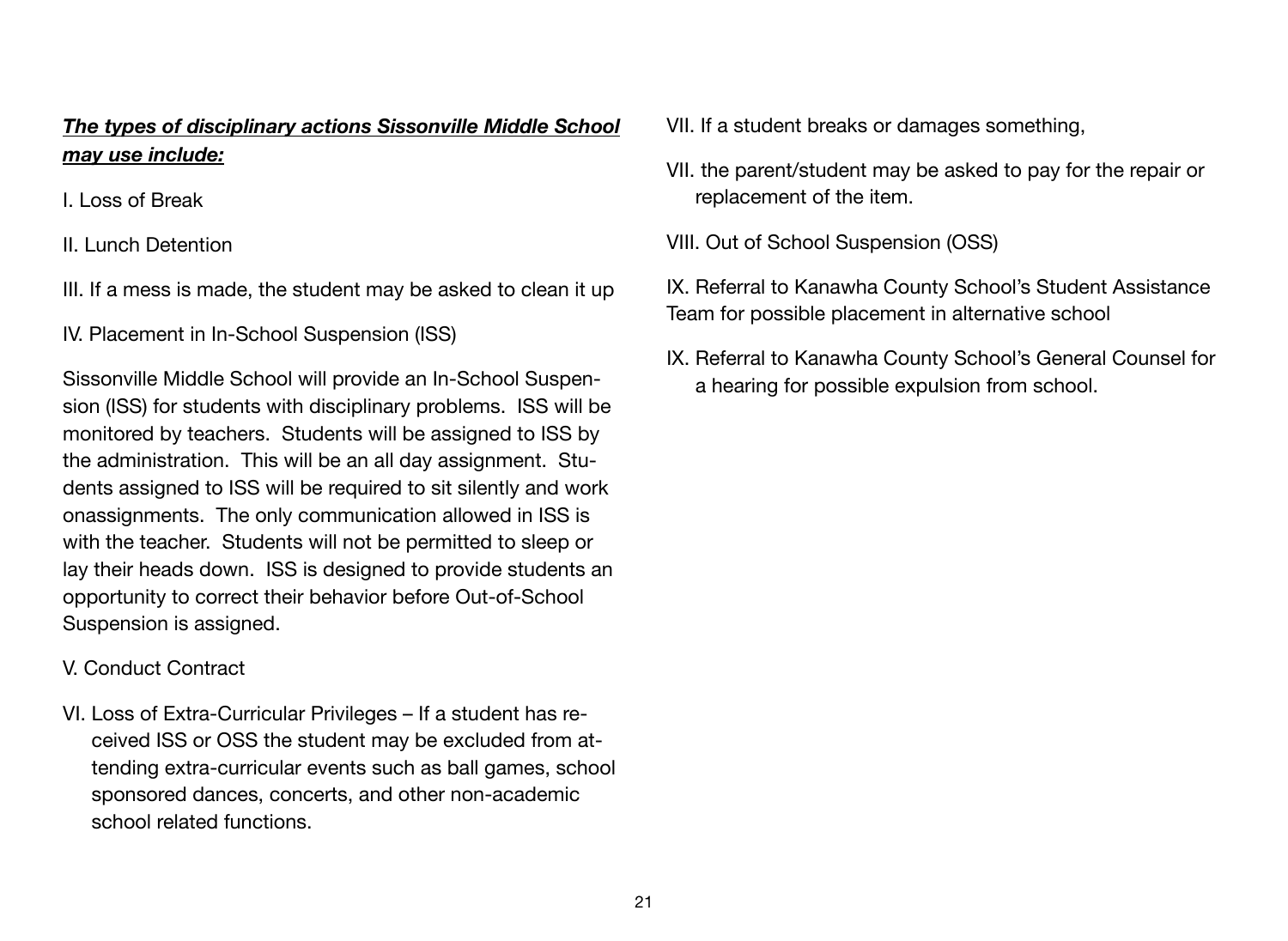# *Consequences of Inappropriate Behavior*

The following is a list of possible consequences for certain inappropriate behavior. This list is a suggestion and consequences may be increased by Sissonville Middle School administration at any time and without pre-warning and/or pre-notification based on the specifics of each individual case. Parents will be notified of the consequence in writing, by telephone, or in person during a conference.

| Offense                                                            | I" Offense                                                                   | 2 <sup>m</sup> Offense                                                      | 3" Offense                                                     |
|--------------------------------------------------------------------|------------------------------------------------------------------------------|-----------------------------------------------------------------------------|----------------------------------------------------------------|
| Horseplay                                                          | 1 day lunch d-hall                                                           | 3 days lunch detention                                                      |                                                                |
| Harassment, Threat of Physical<br>Harm, Disrespect to Students,    | 1 ISS                                                                        | 3 ISS                                                                       | 1 ISS<br>3 OSS                                                 |
| Fighting                                                           | 3 OSS                                                                        | 5 OSS                                                                       |                                                                |
| Profanity to Peers                                                 | 3 lunch d-hall                                                               | 5 lunch d-hall                                                              | County SAT-10 OSS                                              |
| Profanity to Staff                                                 | 3 OSS                                                                        | 5 OSS                                                                       | 3 ISS<br>10 OSS                                                |
| Misconduct/Disruption in Class                                     | I day lunch d-hall                                                           | 3 lunch d-hall                                                              | County SAT<br>5 lunch d-hall                                   |
| Off-Limits Area Violation                                          | 1 lunch d-hall                                                               | 3 lunch d-hall                                                              | <b>3 ISS</b>                                                   |
| Stealing                                                           | Restitution<br>$1-3$ ISS                                                     | Restitution<br>$1-3$ OSS                                                    | Restitution                                                    |
| Defiance of School Personnel                                       | 3 lunch d-hall                                                               | <b>3 ISS</b>                                                                | County SAT-5 OSS<br>3 OSS                                      |
| Improper Attire - Dress Code<br>Violation                          | Change Attire                                                                | Change Attire                                                               | P/T Conference                                                 |
| Throwing Objects                                                   | 5 days lunch detention                                                       | Parent Notification Possible<br>3 ISS                                       | 1 day ISS                                                      |
| Public Display of Affection                                        | 1 lunch d-hall                                                               |                                                                             | 3 OSS                                                          |
| Cell Phones/MP3 Players/ PSP/                                      | Confiscate                                                                   | 3 lunch d-hall<br>Confiscate                                                | $1-3$ $ISS$<br>Confiscate                                      |
| GameBoys/Toys/Other Non-<br>Academic Materials                     | Returned to student end of the<br>school day from the office                 | Parent must pick-up item                                                    | Loss of Privilege                                              |
| Cheating                                                           | Zero for the grade<br>Parent Notification                                    | Zero for the Grade<br>I ISS                                                 | Zero for the Grade<br>3 ISS                                    |
| Technology Abuse                                                   | Technology Susp. 1 Semester<br>1 ISS                                         | Technology Privileges Revoked<br>3 ISS                                      | Technology Privileges Revoked<br>3 OSS                         |
| <b>Technology Violation</b>                                        | 10 day Technology Suspension                                                 | 9 Week Technology Suspension<br>5 days lunch d-hall                         | Technology Privileges Revoked<br><b>3 ISS</b>                  |
| Tardy (3 tardies to class/school)                                  | I day lunch d-hall                                                           | 3 days lunch d-hall                                                         | 5 days lunch detention                                         |
| Skipping Class (10 minutes or<br>more late arriving to class)      | 1 ISS                                                                        | <b>2 ISS</b>                                                                | 3 ISS                                                          |
| Leaving School Without<br>Permission                               | OSS - 1 day for each class<br>missed                                         | OSS - 2 days for each class<br>missed<br><b>Conduct Contract</b>            | OSS - 3 days for each class<br>missed                          |
| <b>Pulling Fire Alarm</b>                                          | 3 OSS<br>Fire Marshal notification                                           | County SAT-10 OSS<br>Fire Marshal notification                              | <b>County SAT</b><br>County SAT-10 OSS                         |
| Destruction to School Property                                     | 3 OSS<br>Restitution                                                         | County SAT - 5-10 OSS<br>Restitution                                        | Fire Marshal notification<br>County SAT-10 OSS                 |
| Vandalism                                                          | 3 days ISS<br>Remove/Clean                                                   | 3 days OSS<br>Remove/Clean                                                  | Restitution<br>5 days OSS                                      |
| Use or Possession of Tobacco                                       | 1 OSS (Use)                                                                  | 3 OSS (Use)                                                                 | Remove/Clean                                                   |
| Products                                                           | Confiscate material.<br>Smoking ed. class-school.<br>Criminal charges filed. | Confiscate material.<br>Smoking cessation class.<br>Criminal charges filed. | 5 OSS (Use)<br>Confiscate material.<br>Criminal charges filed. |
| Possession, or Use of<br>Unauthorized Drugs or Alcohol             | 10 OSS<br>Drug Education Class<br>Police notification                        | County SAT-10 OSS<br>Police notification                                    | <b>10 OSS</b><br>Expulsion                                     |
| Distribution of Unauthorized or<br><b>Illegal Drugs or Alcohol</b> | County SAT - 10 OSS<br>Police notification                                   | 10 OSS<br>Expulsion<br>Police notification                                  | Police notification<br>10 OSS<br>Expuision                     |
| Possession of Dangerous<br>Weapon                                  | <b>10 OSS</b><br>Expulsion<br>Police notification                            | 10 OSS<br>Expulsion<br>Police notification                                  | Police notification<br><b>10 OSS</b><br>Expulsion              |
| Possession of Contraband,<br>Explosives, or Fireworks              | 10 OSS<br><b>Expulsion</b>                                                   | 10 OSS<br>Expulsion                                                         | Police notification<br>10 OSS<br><b>Expulsion</b>              |
| <b>Assault on School Personnel</b>                                 | Police notification<br>10 OSS<br>Expulsion                                   | Police notification<br>10 OSS<br>Expulsion                                  | Police notification<br>10 OSS<br>Expulsion                     |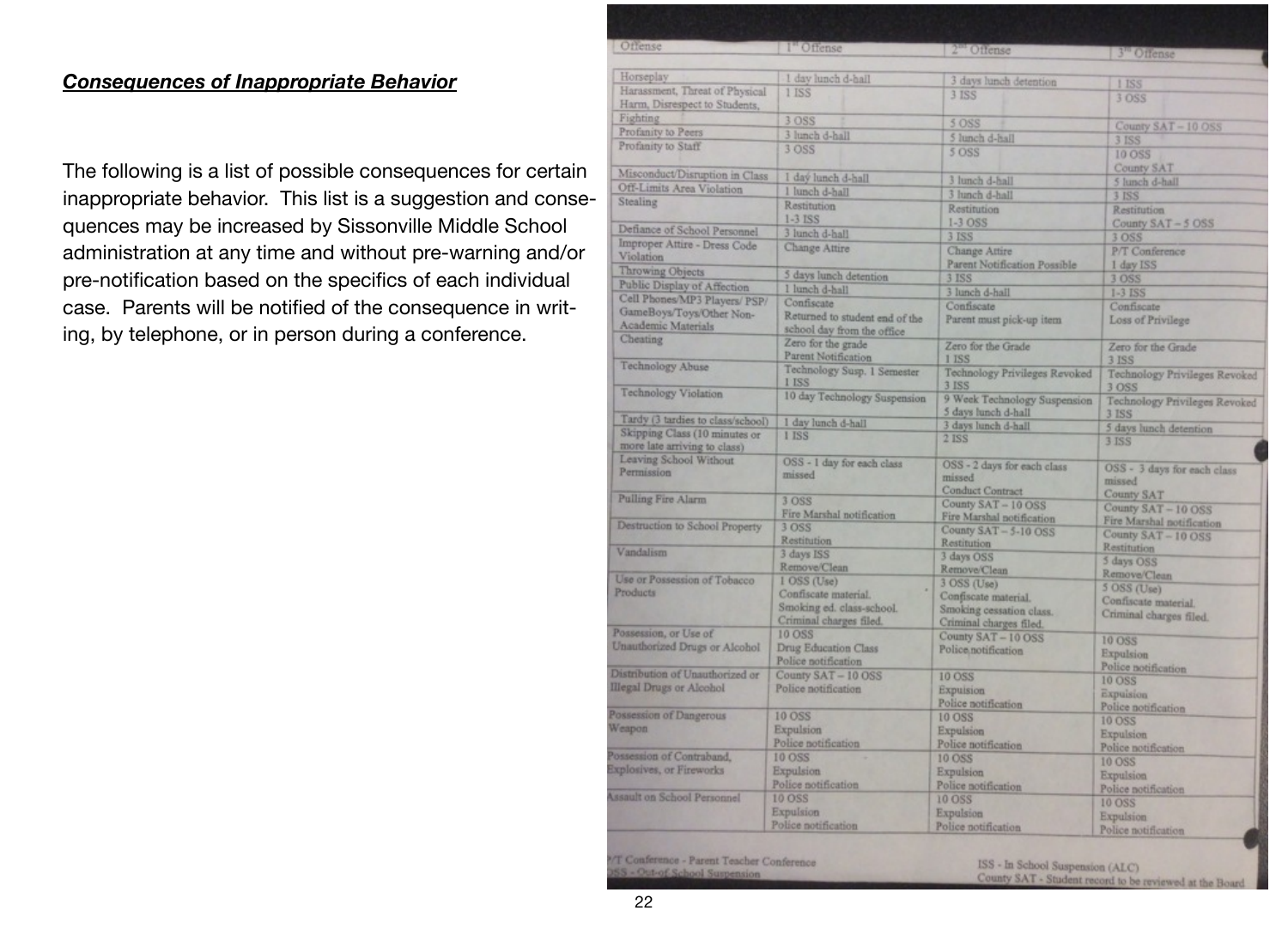# **Field Trips and Visitors**

Field trips used as a reward may occur throughout the school year. Each group will establish their own specific guidelines and share these expectations with the students and parents through memos sent home with the student and/or by posting these expectations on the SMS Website and/or on Engrade. While participating in the field trip all Sissonville Middle Schools and Kanawha County Schools rules apply.

### *Visitors*

Parents and other adults who have business at the school must report to the office, sign in and pick up a visitor's badge. All visitors are expected to leave promptly when their business is completed. No school age children are allowed to visit at any time during the school day, unless special permission is authorized by the principal.

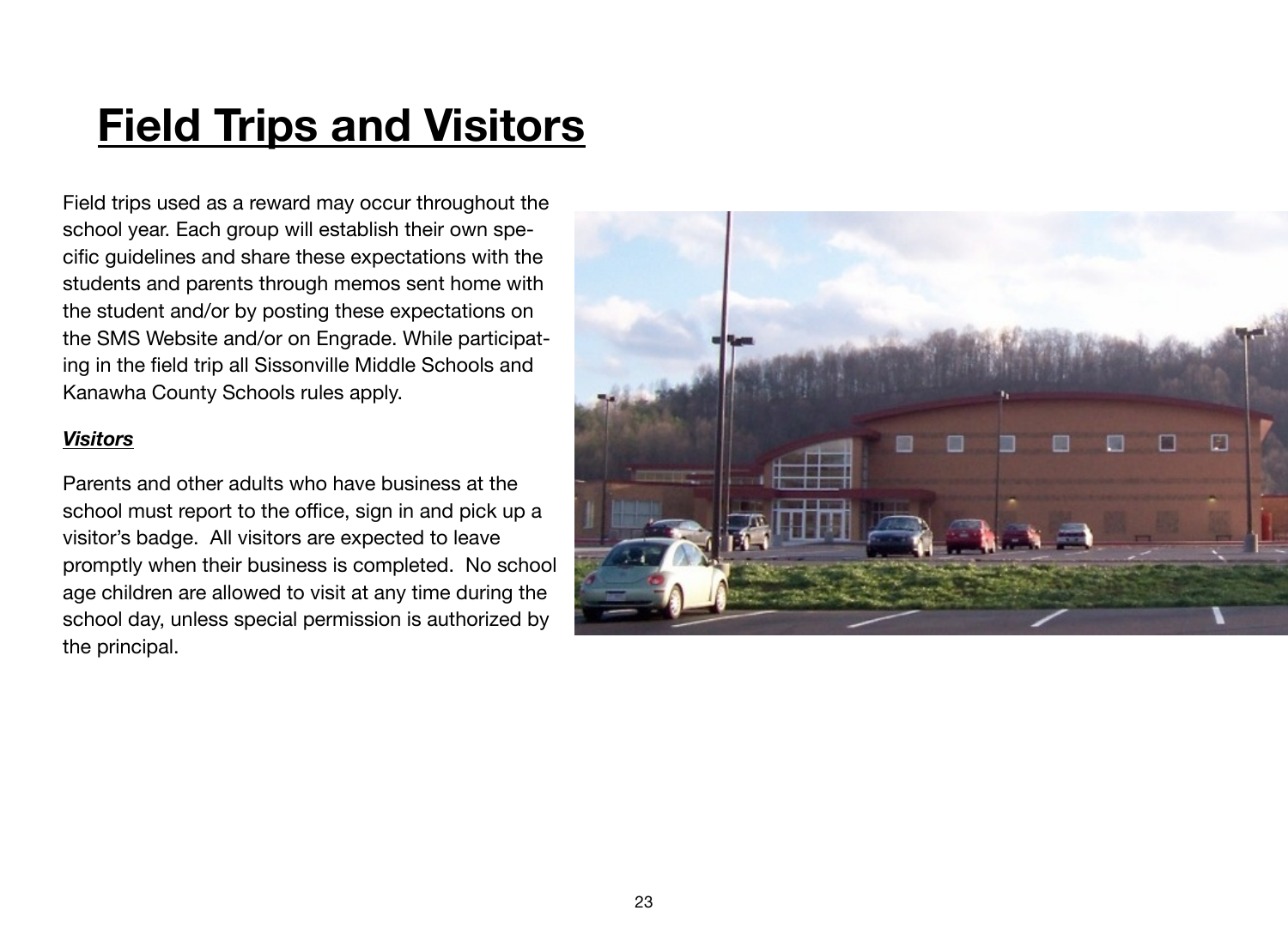# **Homework**

The following set of suggestions and expectations can be used to help decrease tension associated with homework and increase student's learning.

At home, provide a place to complete homework. This should be in an uncluttered, quiet space to study. Establish a schedule for completing homework. Homework should be started soon after arriving at home.

Information from class will be fresher at this time rather than later in the evening. Reasonable time expectations for homework in middle school have been established as 60-90 minutes of homework each night. Each teacher will establish his/ her grading policy. Check with each teacher to understand what expectations the teacher has, but generally each homework assignment will be graded for content and timeliness. The grade received for a late assignment may reflect that lateness.

DASH is daily summary of all class activities for the day for 6th -8th grade students. Fifth grade students' assignments are maintained by the classroom teacher. Students will be provided one free agenda book at the beginning of the school year. Students should use this agenda book to write down the assignments from each class each day.

Parents and students may review daily assignments and student grades in the agenda and/or on Engrade. An account has been established for each student. Parents may also establish an account by signing up at school. The Engrade website address is: [https://www.engradewv.com.](https://www.engradewv.com)

#### *Textbooks*

Textbooks in all subjects are purchased by the Board of Education. Textbooks may be assigned to students. Students are responsible for the books assigned to them and must pay for lost, stolen, or defaced books. When a student transfers to another school or at any time when requested to do so by the principal, the student shall return books assigned to them and pay for any books lost, stolen, or defaced.

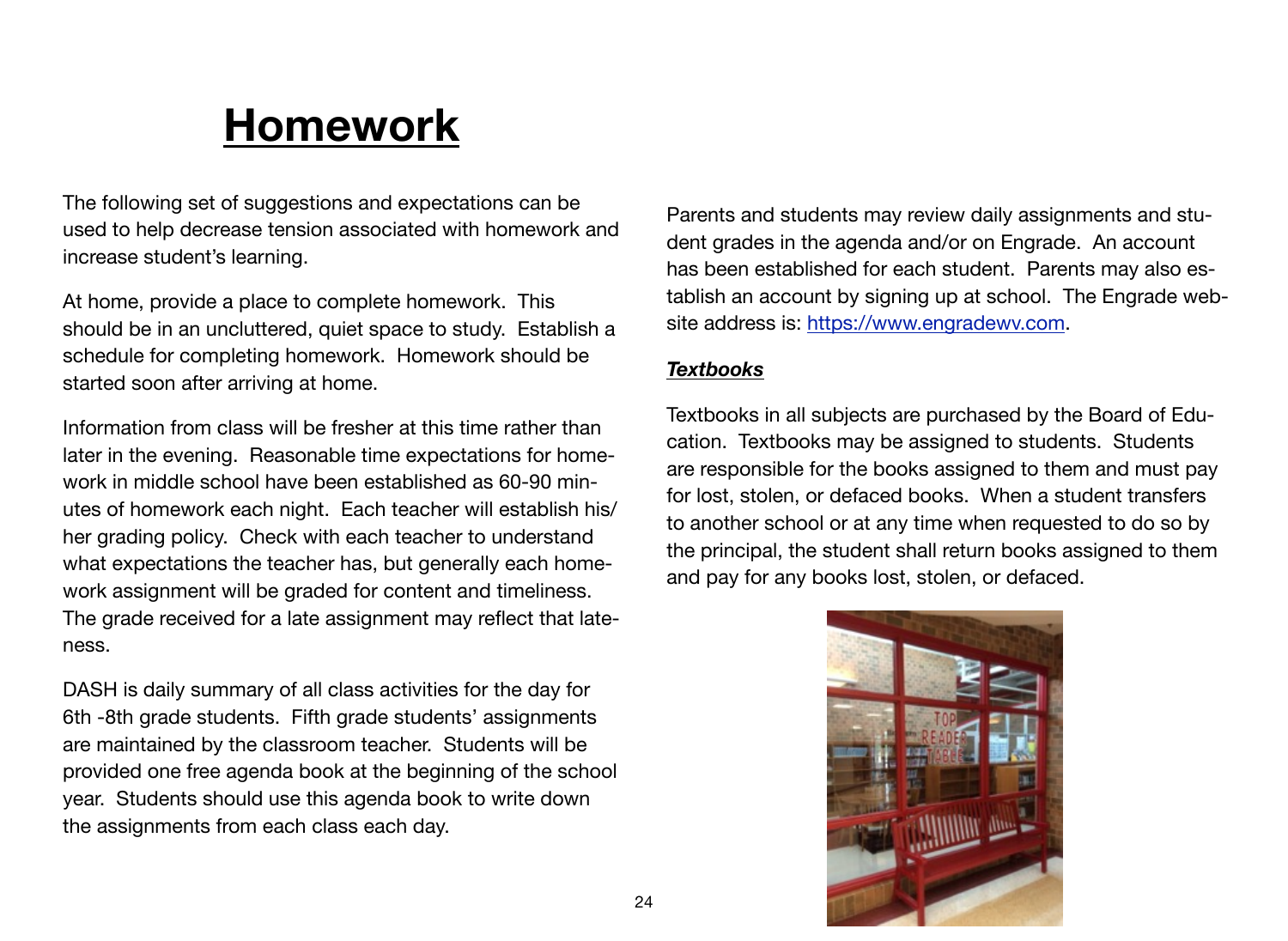# **Honor Roll**

Students will be recognized for academic achievement at the end of each nine weeks. The criteria for recognition are based on Grade Point Average (GPA) are as follows:

Principal's List 4.0

A Honor Roll 3.5 – 3.99

B Honor Roll 3.0 – 3.49

# *Promotion of Students*

In order to be promoted from grades 6th to 7th; grades 7th to 8th; and grades 8th to 9th a student must pass 6 semester classes (Semester grades are the grades given at the end of the second nine weeks, in January, and at the end of the fourth nine weeks, in June) in the following classes:

### English Mathematics Science Social Studies

Any student who does not pass the required number of semester classes will be reviewed by the Student Assistance Team for consideration of promotion or retention. Eighth grade students who are retained and have passed the required number of semester classes may be promoted to high school, but must first be reviewed by the Student Assistance Team and a representative of the high school.

# *Make Up Work and Evaluation*

Teachers will allow one day for each day's absence for students to make up missed work assignments and/or tests that are missed due to an excused absence. Any student that is absent one or two days may receive their makeup work upon their return to school or may check Engrade daily. Twentyfour (24) hour notice will be required for make-up work requests due to an excused absence of three days or more.

# *Testing*

All Sissonville Middle School will participate in state-wide testing, known as Smarter Balanced Assessment. Students may also participate in other types of testing as well. Parents are asked to make sure the student is in attendance on the testing dates. The following are testing windows or general times, that testing will occur. Specific dates for testing at Sissonville Middle School will be scheduled later in the school year.

ACT Explore (Last week of October-8th grade only)

Golden Horseshoe (Last week of March-8th grade only)

Smarter Balanced Assessment (April-May)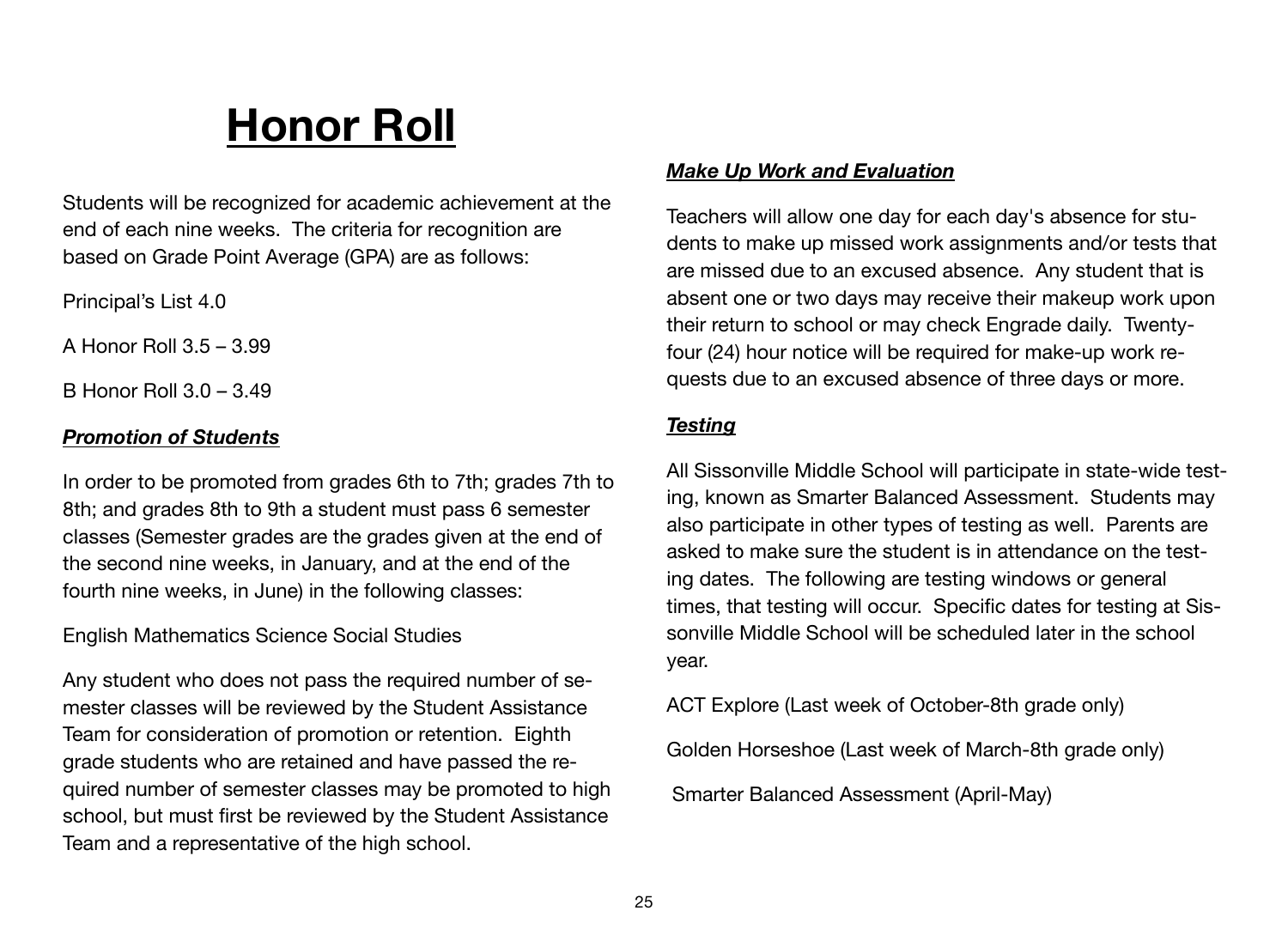# **Breakfast/Lunch/Medication**

Cafeteria lunches are to be charged. Breakfasts and lunches are to be eaten in the cafeteria. The price of breakfast is \$1.65 per day for students and lunch is \$2.10 per day for students. The cost of an additional milk is \$0.45. (Prices may be subject to change without notice.) Free or reduced lunches are based on family income; eligibility forms will be given to all students. Parents need to complete the form and mail it to the address on the form. Forms are provided at the beginning of the school year.

### *Medication in School*

The school is not primarily responsible for the administration of medication to a student; that is the responsibility of the parent. Medication should be administered to the student outside of the school when possible, such as before school and/ or after school. If medication is required to be administered during school hours to facilitate the student's health and regular school attendance, medication can be administered, but specific procedures must be followed. The procedure is as follows:

I. All prescription medication must have a written order and dosage instruction from the student's physician if the medication will be administered for more than 21 days. The student's physician must complete a form

furnished by the school nurse or administration. The written dosage order and form must be given to the school before any medication will be administered.

II. If a prescription medication will be administered for a period of 21 days or less, then the school must receive an order from the student's physician and note of permission from the parent before any medication will be administered.

III. Prescription medication must be sent to the school in a container clearly and accurately labeled by a pharmacist or physician. Only one kind of medication may be included in a single bottle or container.

IV. Medication must be brought to the office where it will be stored in a locked, centrally located cabinet. No medication is allowed outside of the office's locked cabinet. The student may keep no medication of any kind.

V. Non-prescription medication may be administered for a period of up to 3 school days. Non-prescription medication must be sent to school in the manufacturer's container, labeled with the student's name and a note containing written directions from the parent.At the end of the school year all medication, both prescription and non-prescription, must be picked up from the office by the parent. No medication will be sent home with the student. The school will dispose of any medication not picked up by the parent by the last day of school for the students.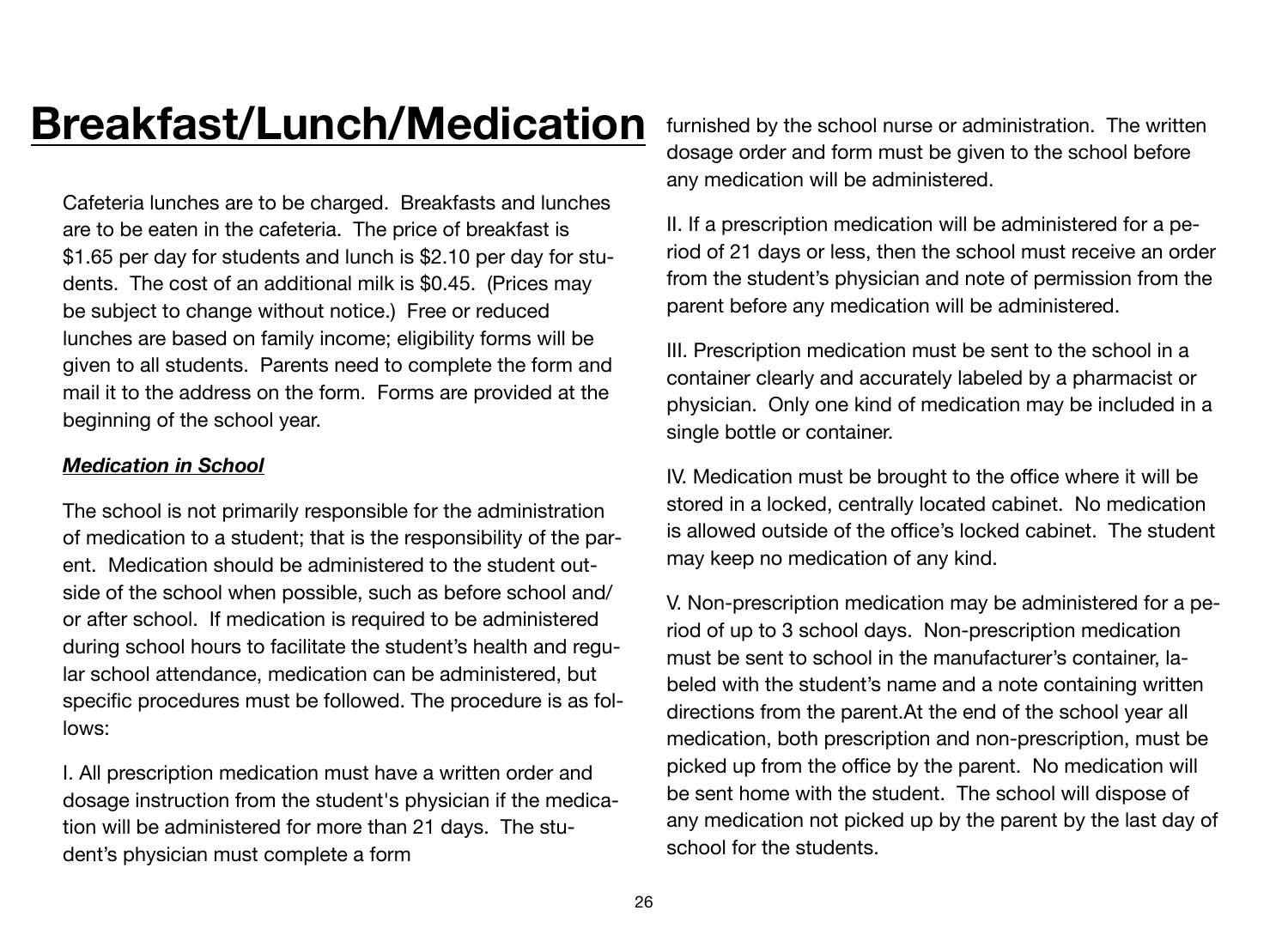# **Safe Ideas**

# *Safe Ideas for Tough Decisions*

\*Smart Practices\*

I. Don't listen to second hand statements (gossip/rumors)

II. Don't react to what your friends tell you someone said. They may have heard the statement incorrectly.

III. Don't make inflammatory statements to or about others ("I can whip Fred.") Someone will tell Fred.

IV. Don't write notes, texts, or comments that are in poor taste about other people. The comments will most certainly get back to the person who was wronged. This includes handwritten notes, text-messages, e-mails, or comments on social media networking sites.

V. Don't deliver messages for others. If you get a message, bring it to the teacher or office and we will look over it together.

VI. Mind your own business. Don't take sides when a rumor is started.

VII. If you find yourself involved in a conflict, gather all your facts and go to the Principal, Assistant Principal, or Counselor. They will do their best to end it as soon as possible.

# *If You "Feel" Threatened*

I. Go to the nearest adult and explain what happened.

II. If necessary, have someone walk you to the office or send someone for the Assistant Principal.

III. If it is not an emergency, send a note to the office and report the problem as soon as possible.

IV. The Administration will bring in both parties and try to resolve the situation as fairly as possible.

V. If necessary, other people (counselor, peer mediation team, witnesses, teachers, or others) will be called in to assist.

# *If Someone Tries to Start a Fight*

I. If you hear about it before it happens, come to the office as soon as possible. It will be dealt with immediately.

II. If someone comes after you, go to the nearest adult and explain what is happening.

III. Don't argue with an aggressive student – That does not help resolve the issue.

IV. Don't put your hands on any student for any reason – including "just playing."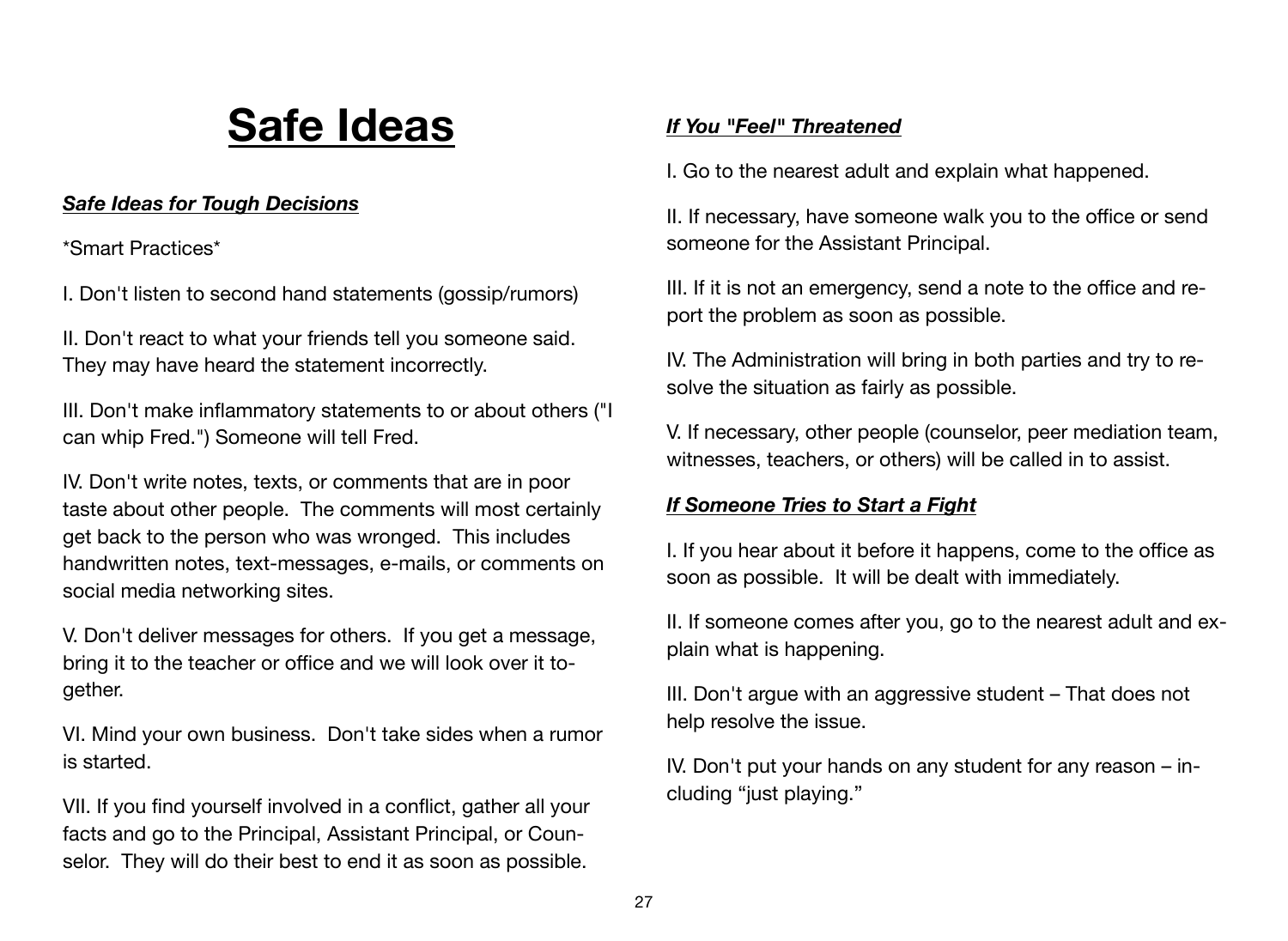V. Do everything in your power to keep from fighting.

VI. Students who are involved will be brought to the office and dealt with accordingly. If both students were willing participants and neither tried to resolve the conflict, then both will be punished equally.

VII. \*\*Threatening other students is not acceptable and will not be tolerated! Aggressive students will be punished! Make sure you are not an aggressive student!July 2015 - June 2016

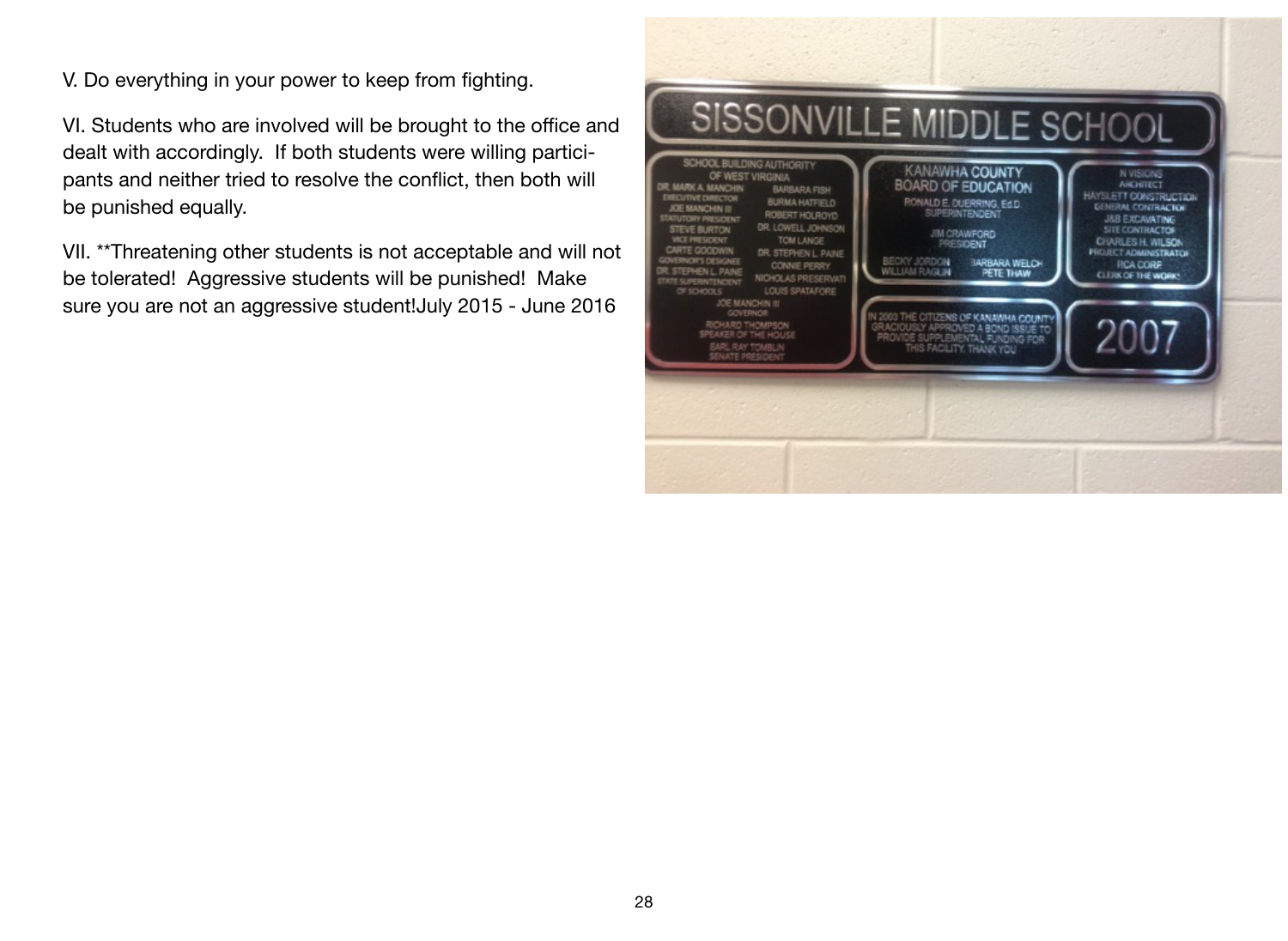*Kanawha County Schools CalendarAll information is current as of the beginning of the 2015-2016 school year – changes may be made as needed due to weather, legislative changes, and other extenuating circumstances.*

8-10 Student First Day

9-7 Labor Day – No School

9-11 2-Hour Early Out

9-11 1st Nine Weeks Mid-Term

10-9 End of 1st Nine Weeks

10-9 2-Hour Early

10-12 Parent Teacher Conference/Faculty Senate – No Students

11-10 Veteran's Day Assembly

11-11 Veteran's Day – No School

11-13 2-Hour Early Out

11-13 2nd Nine Weeks Mid-Term

11-23/27 Thanksgiving Break

12-15 FINALS – Spanish & Anatomy

12-16 FINALS – Math & Social Studies 12-17 FINALS – English & Science 12-18 FINALS – Make-Up Finals 12-18 2-Hour Early Out 12-18 End of 1st Semester 12-21/1-1 Christmas Break 1-4 Begin 2nd Semester 1-15 2-Hour Early Out 1-18 Martin Luther King Day – No School 2-4 3rd Nine Weeks Mid-Term 2-12 2-Hour Early Out 2-15 Continuing Ed/Faculty Senate – No Students 3-11 2-Hour Early Out 3-11 End 3rd Nine Weeks

3-25/4-1 Spring Break (May be used as make up days)